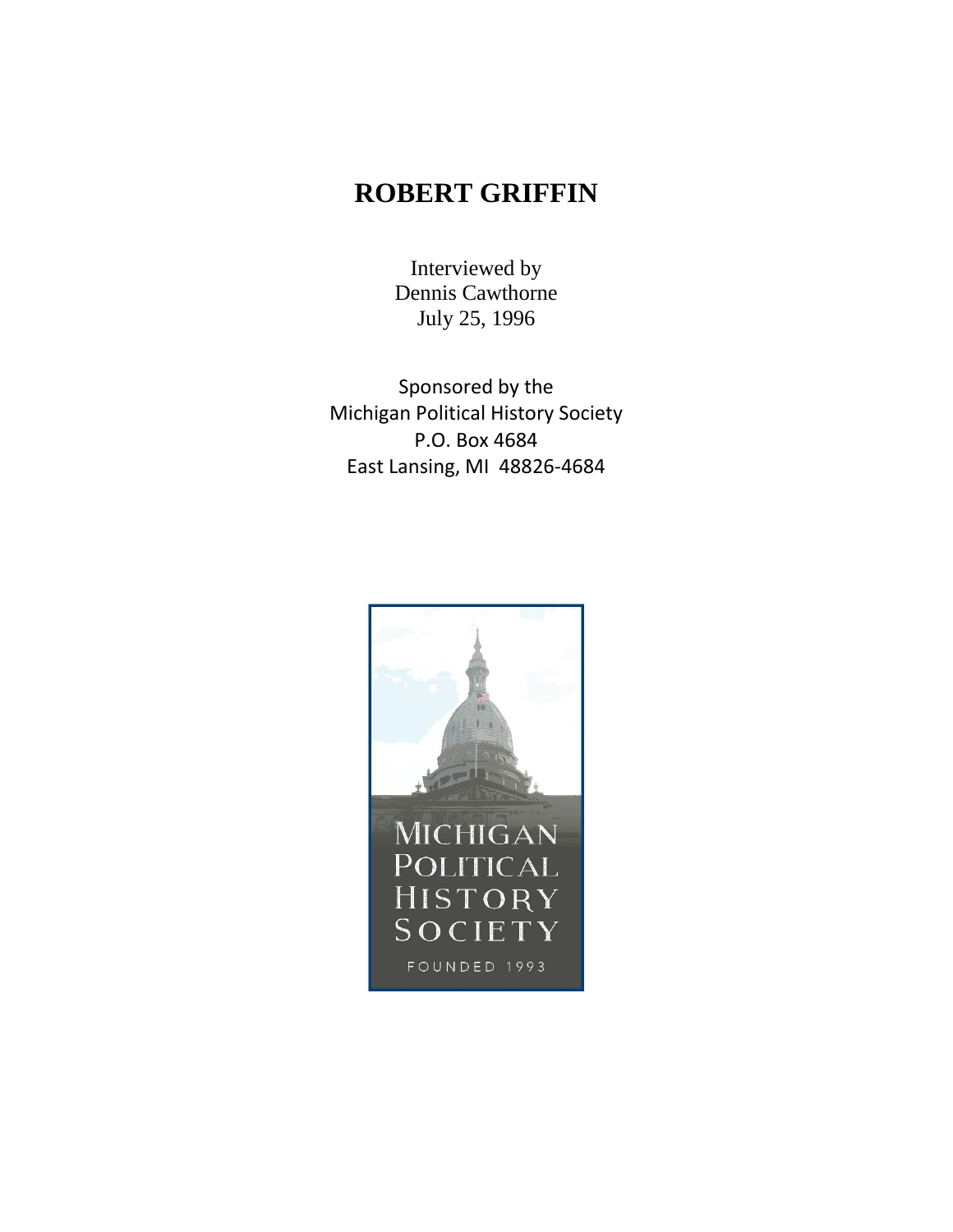This interview is part of the James J. Blanchard Living Library of Michigan Political History.

|                      | Dennis Cawthorne (DC): Robert P. Griffin has had an exciting and remarkable political career that has<br>spanned nearly 40 years of Michigan and American political history: United<br>States Representative, United States Senator, author of major legislation,<br>confidant of Presidents, Supreme Court Justice of the Michigan Supreme Court.<br>He has been all of these things and more.                                                                                                                                                                                                                                                          |
|----------------------|----------------------------------------------------------------------------------------------------------------------------------------------------------------------------------------------------------------------------------------------------------------------------------------------------------------------------------------------------------------------------------------------------------------------------------------------------------------------------------------------------------------------------------------------------------------------------------------------------------------------------------------------------------|
| DC:                  | RG was born in Detroit, grew up in Garden City, and graduated from Dearborn<br>Fordson High School. He served 14 months in the Infantry in World War II in<br>Europe. After the war, he graduated from Central Michigan University, and the<br>University of Michigan Law School.                                                                                                                                                                                                                                                                                                                                                                        |
| DC:                  | Bob, what was the spark that caused you to get interested and excited about<br>politics?                                                                                                                                                                                                                                                                                                                                                                                                                                                                                                                                                                 |
| Robert Griffin (RG): | Well, like you and a lot of others, I know here and there, in junior high or<br>someplace, I was perhaps a class president or a student council president or<br>something of that kind, but I don't think I really became interested until I went<br>to the Wolverine Boys' State, between the junior and senior year I had at<br>Fordson High School. There, somehow, things seemed to come together. I was a<br>candidate for governor, but I didn't have the support, so a deal was made, and I<br>ran for the lieutenant governor and was elected and spent the day, as these<br>young people do every year, in the legislative chambers in Lansing. |
| RG:                  | I remember very well, the Lieutenant Governor at that time was Dickinson, as I<br>recall, and I had his office and presided over the State Senate. One of the State<br>Senators was a fellow named Jim Churchill from over in The Thumb. Later on, I<br>would have a chance to appoint him to a federal bench, based largely on the<br>experience I had at the Boys' State.                                                                                                                                                                                                                                                                              |
| DC:                  | You then moved to Traverse City, after you finished Central Michigan and the<br>University of Michigan Law School, and established your practice in Traverse<br>City. Before very long, you were again actively involved in politics. What led to<br>your running for the U.S. Congress in 1956?                                                                                                                                                                                                                                                                                                                                                         |
| RG:                  | Well, first, let me tell you that when I was about to graduate from the law<br>school, John Dethmers, who was on the Supreme Court at that time, had agreed<br>to take me on as his law clerk for a year, and everything was all set. Marge and I<br>stopped in Lansing one time, going through town, and had a social visit with<br>him. He happened to ask me, "Well, what are you going to do after you serve<br>your year with me?"                                                                                                                                                                                                                  |
| RG:                  | I had an answer, because Marge and I had been traveling all over the state, and I<br>told him we'd decided we wanted to live in Traverse City. He looked for a while.<br>He said, "Gee, I happen to know that there's only one law firm in Traverse City,                                                                                                                                                                                                                                                                                                                                                                                                |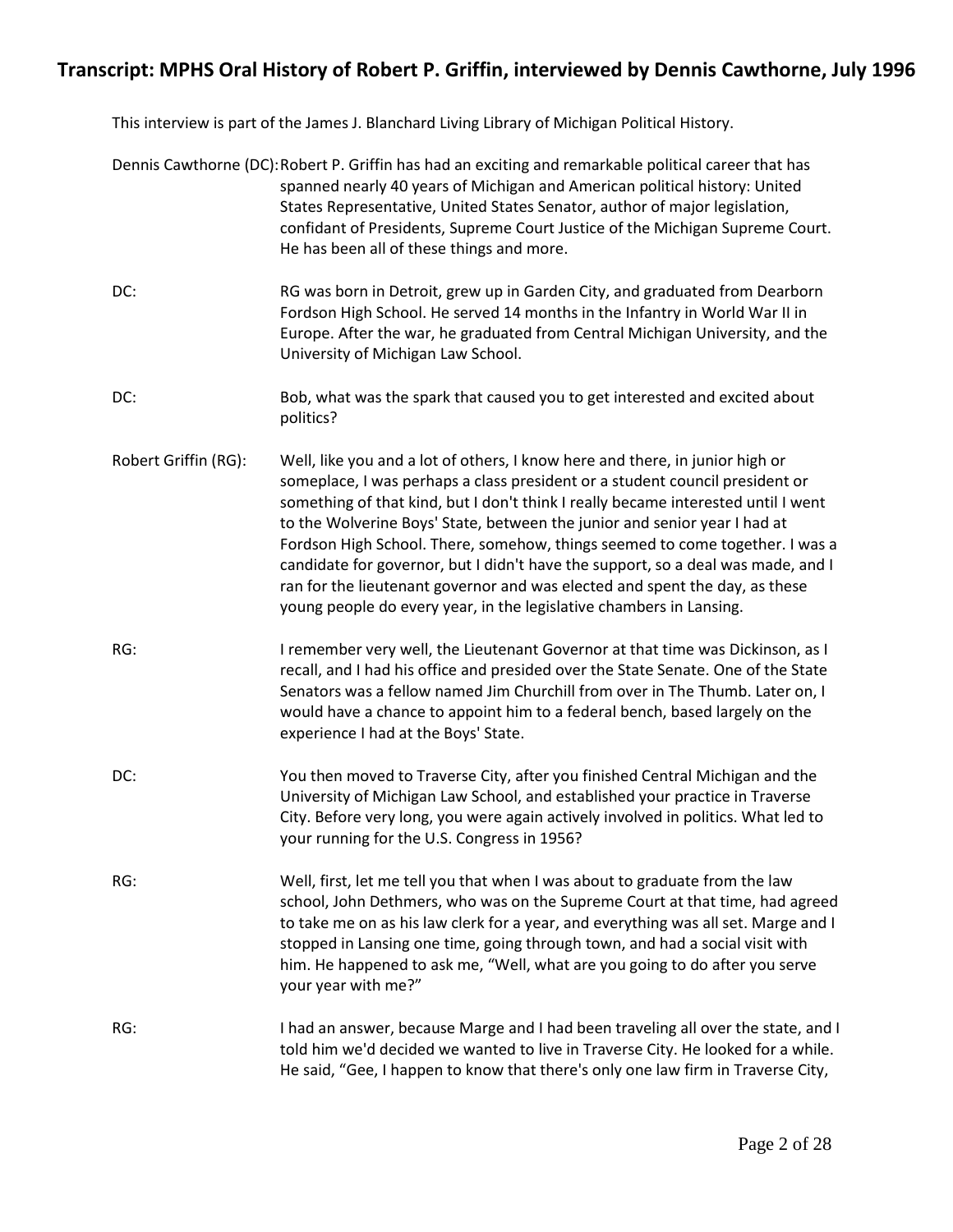and one of the partners in that three-man firm has just left." He said, "I think there's an opening there. I hate to lose you," he said. I don't know if he meant it.

| I'm sure he did. |
|------------------|
|                  |

RG: He said, "I'm going to call up Bob Murchie and see if they're looking for somebody," and he did. That led us to Traverse City. We didn't get a chance, but my career started, in a sense, with the Michigan Supreme Court and, in a sense, ended with the Michigan Supreme Court. I thought maybe I'd put that in. I practiced law here in Traverse City for ... I was in my fifth year. By that time, I had become Precinct Captain for the Republican Party and, in that capacity, got well acquainted with Bill Milliken, who was the County Republican Chairman. First thing you know, Bill wanted me to be the County Republican Chairman, and I was.

- RG: Things went along, moving up toward the 1956 election. Our incumbent Congresswoman, Ruth Thompson, was getting up in years. She had served three terms in the House of Representatives and, unfortunately, had gotten into a lot of political trouble, because of the way, I guess, she handled a matter, which we all referred to as the Air Force Base. The Air Force was going to locate a base in this part of the state, and I think maybe, if she looked back on it afterwards, she might have said, "Well, now, wherever the Air Force wants to put it will be fine with me, if it'll serve [national interest, crosstalk 00:05:00]."
- DC: She didn't do that, did she?
- RG: She didn't do that, unfortunately. She appeared to make statements that, at one point, would satisfy Manistee and at another point make Cadillac happy, and then Traverse City was happy, but they were unhappy that ... Pretty soon, she had a lot of political trouble. The Democrats, in the meantime, had recruited a very good candidate, Bill Baker, who was superintendent of schools in Mesick, well respected, and some of us thought that she was in political trouble.
- RG: Bill Milliken and I were so concerned that we got on a plane and went down to Washington and tried to talk Ruth Thompson into graciously retiring, so that there wouldn't be the problem. She wouldn't have it at all. On the way back, we thought, "Well, this is unusual, but we're going to look for a candidate to run against her in the Primary." Never for a minute did I think I would end up being the candidate, because we did want somebody from this part of the district.
- RG: The district ran from Traverse City, along Lake Michigan, all the way down to and including Muskegon. Ruth Thompson was from that area, the Muskegon area. We were looking for somebody up in our area. We were looking at different state representatives, and ... Arnell Engstrom and others, but the logical people weren't interested, didn't want to go to Washington. Bill Milliken didn't want to go to Washington. He had his eye on Lansing.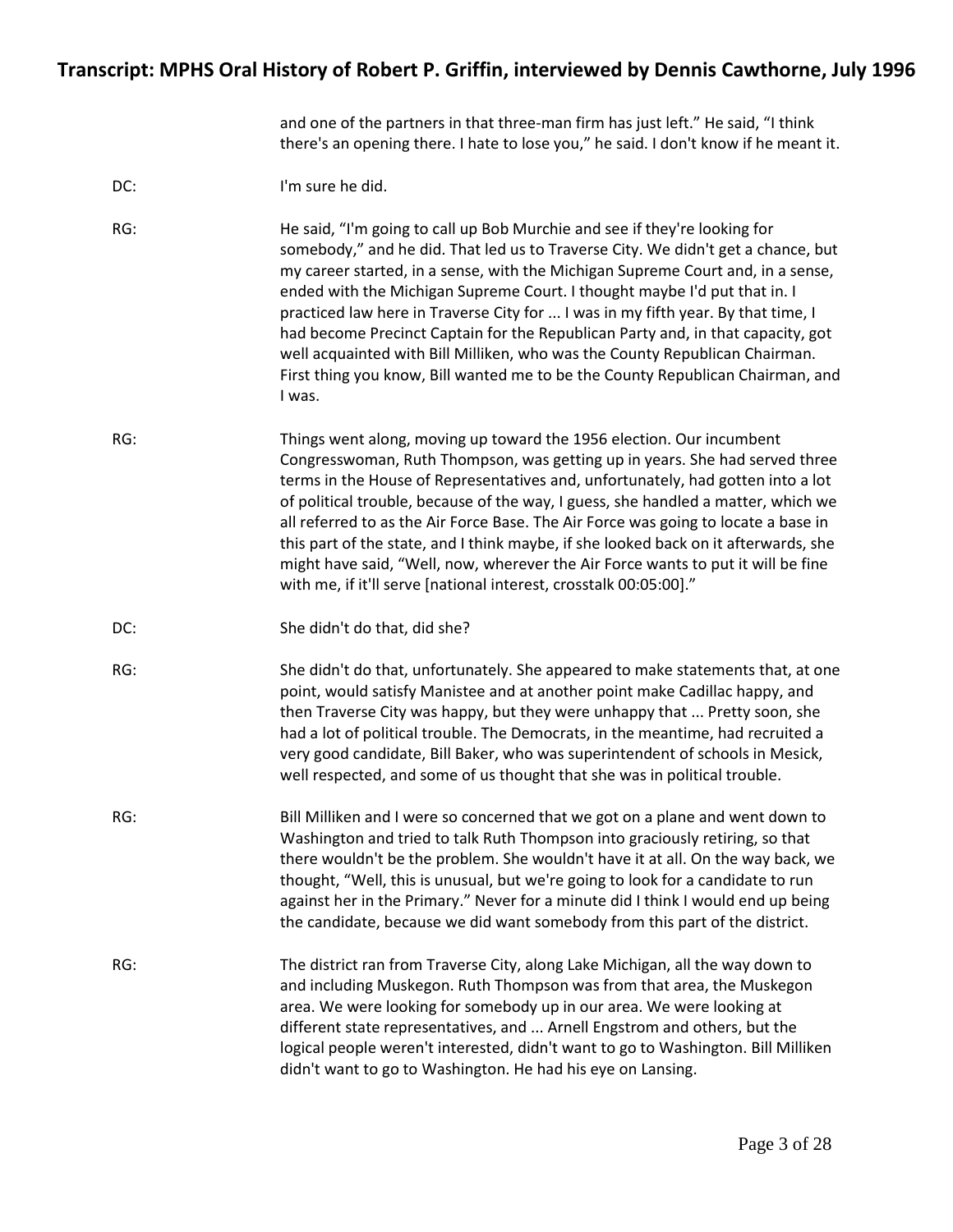| RG: | It just happened that one day I was sitting in Les Biederman's office, telling him<br>my woes as county chairman and what I thought the situation looked like. When<br>I got all done, he  Les Biederman, incidentally, I should say, of course, was a<br>pioneer, established our radio station up here, television station, father of the<br>Northwestern Michigan College, and just a great, great guy. He looked at me,<br>and he said, "Well, Bob, why don't you run? If you do, I'll back you."                                                                                                                                                      |
|-----|------------------------------------------------------------------------------------------------------------------------------------------------------------------------------------------------------------------------------------------------------------------------------------------------------------------------------------------------------------------------------------------------------------------------------------------------------------------------------------------------------------------------------------------------------------------------------------------------------------------------------------------------------------|
| RG: | That just about floored me, because I had only been in Traverse City a short<br>period of time. I went home and told my wife about that, and she thought I was<br>nuts. How she put up with ever going along with it, I'll never know, but she was<br>a wonderful person then, and she always has been ever since then. She's been a<br>wonderful support.                                                                                                                                                                                                                                                                                                 |
| DC: | Plus, she gave you an added advantage in that Primary campaign, because she<br>was from Ludington, in the central part of the district.                                                                                                                                                                                                                                                                                                                                                                                                                                                                                                                    |
| RG: | She was from Ludington. You're right, yeah.                                                                                                                                                                                                                                                                                                                                                                                                                                                                                                                                                                                                                |
| DC: | You also had a campaign manager, Albert Engel, Junior, from Muskegon County                                                                                                                                                                                                                                                                                                                                                                                                                                                                                                                                                                                |
| RG: | Who was the son of a former Congressman from the Ninth District, preceding<br>Ruth Thompson. Al was just a great campaign chairman.                                                                                                                                                                                                                                                                                                                                                                                                                                                                                                                        |
| RG: | I want to tell you about my wife. She was valedictorian of her high school class<br>in Ludington, valedictorian of her college class at Central Michigan. I had<br>somebody smart on my side, but here we had three young children, one of<br>them was just still in diapers, and not very much income. I'd never served in<br>public office. I was President of the Kiwanis Club, and I headed up the local Red<br>Cross and a few things like that, but to run for Congress in this kind of a district?<br>It looked like it was an impossible thing to do, at the time. If I were to advise<br>somebody at this stage, I would say, "Don't ever do it." |
| DC: | Don't do it. She had acquired other notoriety, because she was, in fact,<br>Michigan's first Congresswoman, and also a Probate Judge, and herself a State<br>Legislator, so she was-                                                                                                                                                                                                                                                                                                                                                                                                                                                                       |
| RG: | Distinguished record.                                                                                                                                                                                                                                                                                                                                                                                                                                                                                                                                                                                                                                      |
| DC: | Yes, mm-hmm (affirmative).                                                                                                                                                                                                                                                                                                                                                                                                                                                                                                                                                                                                                                 |
| RG: | That's right. Of course, in those days, you didn't have these negative campaigns,<br>the way you do now. I had to, especially running against a woman, be very<br>careful how I conducted myself. Everything was positive. Somehow or other, we<br>put a good group together, and they worked very hard, particularly down in<br>Muskegon, and we squeaked through the Primary. Once we got through the<br>Primary, the chances looked a lot better, then, for the General Election.                                                                                                                                                                       |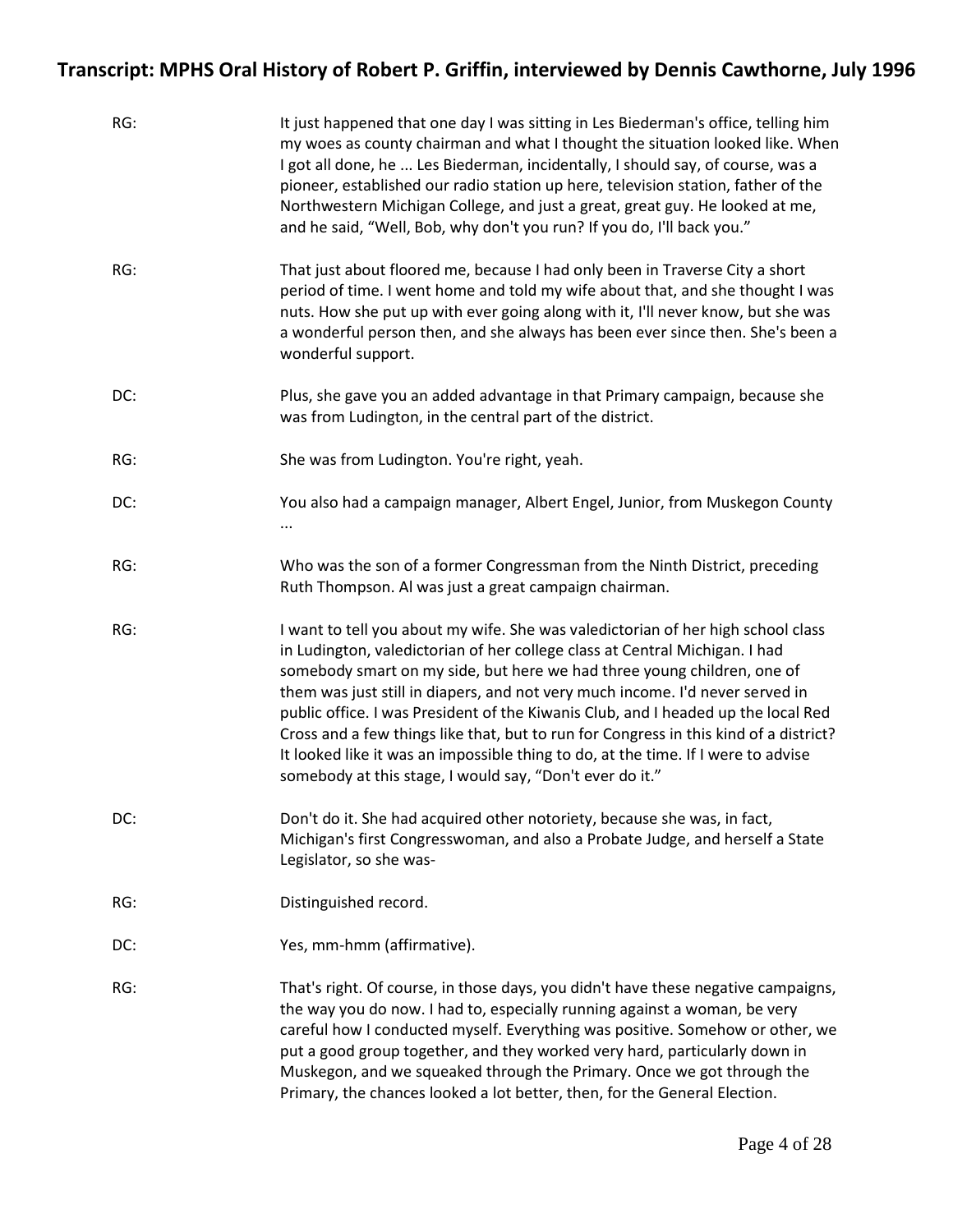| DC: | Actually, if I can just add a little bit on the matter of squeaking through, your<br>victory actually was fairly decisive, as I have reviewed the figures. I think your<br>right. It was a real tribute to the team you put together, because you did well,<br>down in Muskegon County, where the population was and, of course, you won<br>overwhelmingly in Grand Traverse County and Wexford County, so it really<br>wasn't that much of a squeaker. Anyway, Bill Baker was a formidable opponent,<br>wasn't he, in that 1956 General Election?                                                                                                                                                                                                                           |
|-----|------------------------------------------------------------------------------------------------------------------------------------------------------------------------------------------------------------------------------------------------------------------------------------------------------------------------------------------------------------------------------------------------------------------------------------------------------------------------------------------------------------------------------------------------------------------------------------------------------------------------------------------------------------------------------------------------------------------------------------------------------------------------------|
| RG: | Yes, he was. He was well respected, but of course, this was primarily a<br>Republican area. Without the Air Base issue clouding things up, if I  I had every<br>reason to believe that I could get the regular Republican vote and, in the final<br>analysis, I did, although I want to tell you. On election night, we were having a<br>party in the basement of our house. I'll never forget that, at that time, the only<br>areas that had machine ballots voting was Muskegon. Everybody else had paper<br>ballots, which took a long time to count. I remember sitting there and watching<br>the Cadillac television station, and the results would be posted, but they didn't<br>say where they were from, just numbers, so much for Baker and so much for<br>Griffin. |
| DC: | Yes, this could be very frightening from the wrong area.                                                                                                                                                                                                                                                                                                                                                                                                                                                                                                                                                                                                                                                                                                                     |
| RG: | I was way behind, and every time they came in, it seemed like I was farther<br>behind, you know? Jim [Schaner, inaudible 00:10:49], a lawyer from Muskegon,<br>was also very active for me down there. Every once in a while, he would call me,<br>and he'd say, "Bob, you're doing just great down here." He said, "You only lost<br>such-and-such a precinct by such-and-such a percentage." He says, "You've lost<br>it bad, but that's much better than any Republican's ever done."                                                                                                                                                                                                                                                                                     |
| RG: | Pretty soon, the numbers go up, and I was farther behind, because of the<br>Muskegon-                                                                                                                                                                                                                                                                                                                                                                                                                                                                                                                                                                                                                                                                                        |
| DC: | Well, he had the raw numbers.                                                                                                                                                                                                                                                                                                                                                                                                                                                                                                                                                                                                                                                                                                                                                |
| RG: | The Muskegon raw numbers were coming in, but not being identified as such.                                                                                                                                                                                                                                                                                                                                                                                                                                                                                                                                                                                                                                                                                                   |
| DC: | Right, right, right.                                                                                                                                                                                                                                                                                                                                                                                                                                                                                                                                                                                                                                                                                                                                                         |
| RG: | It went on that way, you know? Pretty soon my neighbors and my friends just<br>excused themselves, because it was getting late, and very  I think they were all<br>very sad for me.                                                                                                                                                                                                                                                                                                                                                                                                                                                                                                                                                                                          |
| DC: | Yes.                                                                                                                                                                                                                                                                                                                                                                                                                                                                                                                                                                                                                                                                                                                                                                         |
| RG: | I kept saying, "Well, don't worry. We're going to win." About three o'clock in the<br>morning we did.                                                                                                                                                                                                                                                                                                                                                                                                                                                                                                                                                                                                                                                                        |
| DC: | Actually, your margin was fairly comfortable, I believe about 13,000.                                                                                                                                                                                                                                                                                                                                                                                                                                                                                                                                                                                                                                                                                                        |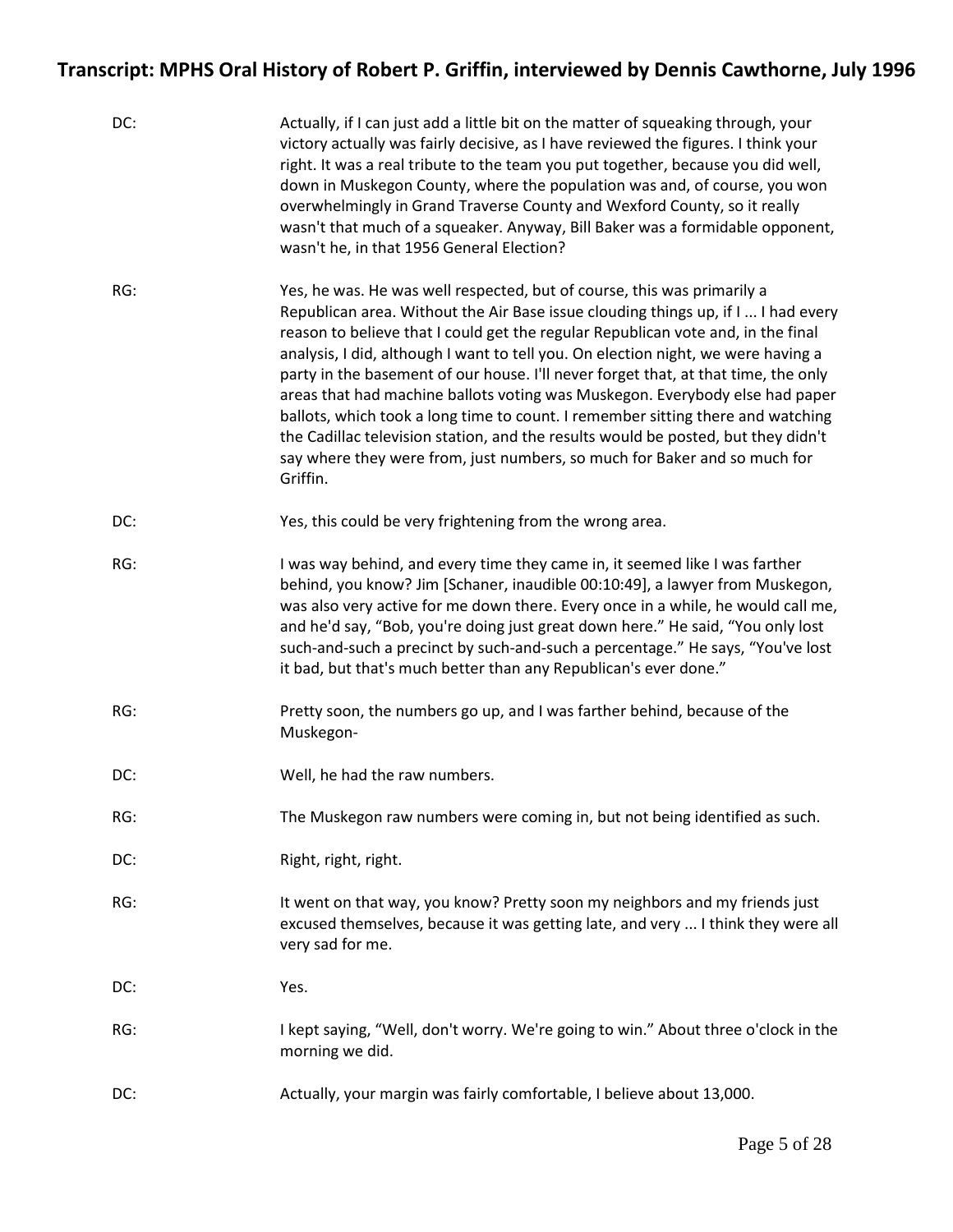| RG: | I'm glad you've looked this up. I haven't lately.                                                                                                                                                                                                                                                                                                                                                                                                                                                               |
|-----|-----------------------------------------------------------------------------------------------------------------------------------------------------------------------------------------------------------------------------------------------------------------------------------------------------------------------------------------------------------------------------------------------------------------------------------------------------------------------------------------------------------------|
| DC: | It was pretty comfortable and, of course, it helped that Ike was running for<br>reelection.                                                                                                                                                                                                                                                                                                                                                                                                                     |
| RG: | Oh, yes, no question about that.                                                                                                                                                                                                                                                                                                                                                                                                                                                                                |
| DC: | That was the year, 1956, when the Republicans elected a number of very able,<br>young members of Congress, so you-                                                                                                                                                                                                                                                                                                                                                                                              |
| RG: | We had four new members of Congress under 40 who came in: Chuck<br>Chamberlain, Bill Broomfield  Chamberlain from Lansing, Broomfield from the<br>Oakland County area, and Jack McIntosh, from over in the Port Huron area.<br>When four of us went down there together, we were Four Horsemen. We really<br>got to be good friends.                                                                                                                                                                            |
| DC: | Looking back at your first few years in the House of Representatives, what were<br>the major accomplishments, of which you are most proud, in terms of<br>legislation enacted?                                                                                                                                                                                                                                                                                                                                  |
| RG: | Well, there were two. First of all, I went on the Education and Labor Committee,<br>because not only was I interested in education, and Marge had been a teacher,<br>and I had studied to be a teacher and got a teacher's certificate, but also<br>because I turned out to be a labor lawyer in Traverse City. I had taken the<br>course, and about the time I came to town, practicing law, the UAW started<br>organizing up here, and since I was the only one in town who'd ever taken Labor<br>Law, I was- |
| DC: | You were the expert, right?                                                                                                                                                                                                                                                                                                                                                                                                                                                                                     |
| RG: | I was the sudden expert. I did have three or four good years of experience, so<br>the Education and Labor Committee was a natural for me. About that time, the<br>Russian Sputnik caused the United States some real concerns. We were behind<br>in the race for space. Eisenhower came up with what he called the National<br>Defense Education Act, which was to focus on math and science primarily and<br>try to get the United States caught up in this area.                                              |
| RG: | Some of us, who were there, who had gone to law school and to college under<br>the GI Bill of Rights after World War II, which I was a beneficiary of, realized how<br>important it was to help those who were in need to have a chance to go to<br>college. Eisenhower's Defense Education Act, as proposed, did not include any<br>financial assistance program. There were some who thought it ought to be given<br>away. I and others thought this should be a loan program.                                |
| RG: | I was very instrumental in working with Elliot Richardson, who was then in the<br>Department of Education, in putting together an amendment to the National<br>Defense Education Act, establishing a student loan program, that student loans                                                                                                                                                                                                                                                                   |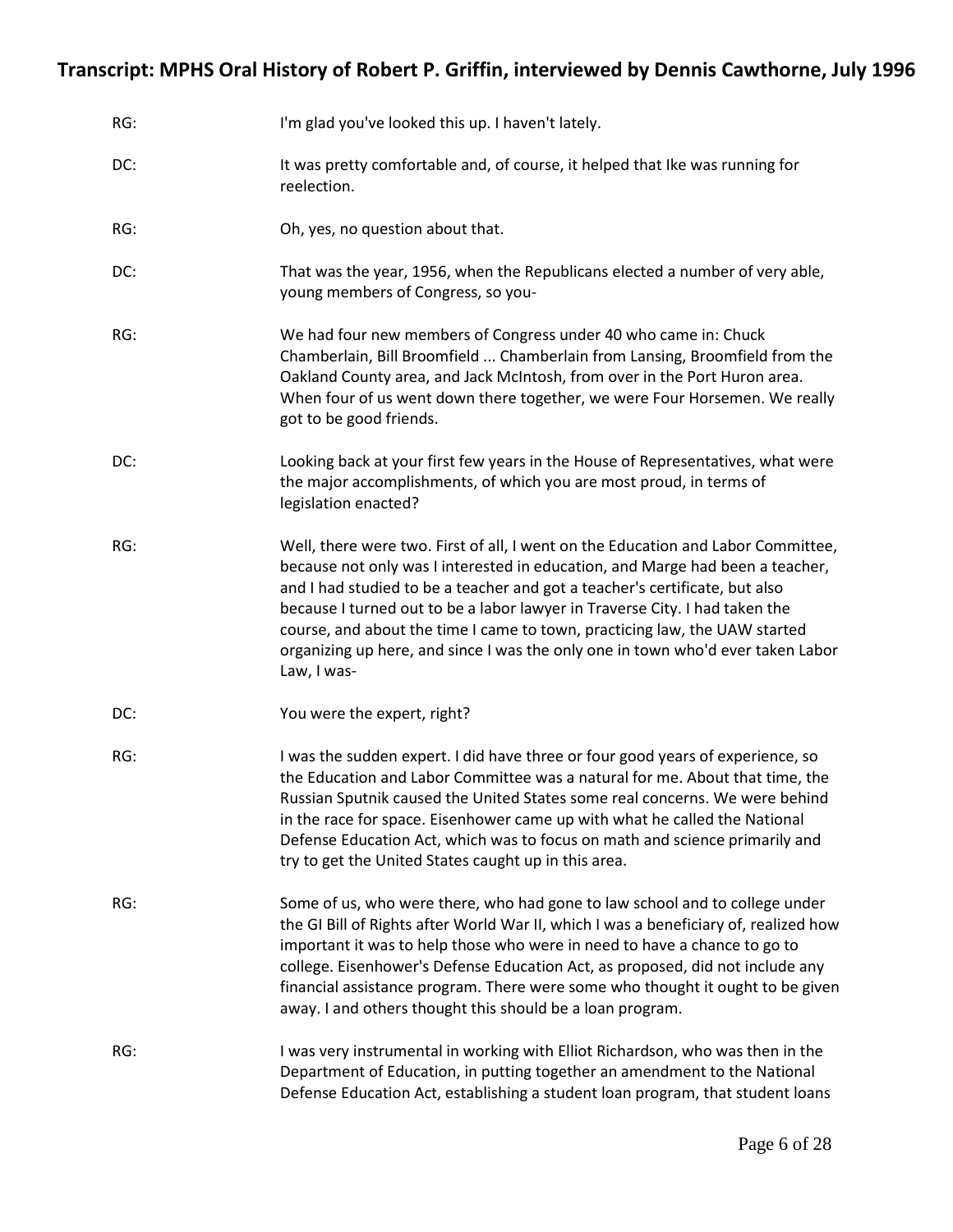|     | were actually given out by the colleges at a low interest rate, and so on. Pretty<br>much, in other respects, except they're done by banks now, pretty much the<br>way it is now, except that was the beginning of it.                                                                                                                                                                                                                                                                                                                                                                                                                                                                                                                                     |
|-----|------------------------------------------------------------------------------------------------------------------------------------------------------------------------------------------------------------------------------------------------------------------------------------------------------------------------------------------------------------------------------------------------------------------------------------------------------------------------------------------------------------------------------------------------------------------------------------------------------------------------------------------------------------------------------------------------------------------------------------------------------------|
| RG: | We, along with Hal Haskell and a couple of others, Al Quie, who turned out to<br>be later, at one time, served as Governor of Minnesota, was on the committee<br>with us. We had a meeting with President Eisenhower about this particular<br>thing. We spent a long, a good hour with him and came away, having gotten his<br>attention and his interest. Later, he called and said he'd go along with it, and the<br>amendment, which Elliot Richardson was very much in favor of, too, got into the<br>bill, and we established the National Student Loan program, which is still going<br>today. Some aspects of the current program, I don't like, but nevertheless, it's<br>helped an awful lot of students go to school, so I'm very proud of that. |
| RG: | Then, of course, in 1959, following the McClellan Hearings into labor<br>racketeering, primarily with the Teamsters Union and Jimmy Hoffa and so on, I<br>became the coauthor of a bill called the Landrum-Griffin Act. It's actually the<br>National Reporting and Disclosure Act of 1959. Let me throw in a story.                                                                                                                                                                                                                                                                                                                                                                                                                                       |
| RG: | The year before the Landrum-Griffin Act, Bill Broomfield and I, who lived  We<br>lived next to each other in a place called Brookfield. We talked about an<br>invitation that we got from the Michigan Building Trades Council for a dinner<br>that was being held downtown. Neither one of us had gotten any support,<br>particularly from labor unions, but we said, "This is a good thing to do. Why<br>don't we go, show them that we're interested?" I never had any idea  I never<br>thought about the fact that Jimmy Hoffa would be a part or a principal in that,<br>because he was under intense investigation at that time.                                                                                                                     |
| RG: | It turned out that we were ushered in and sat right across the table from Jimmy<br>Hoffa. We each looked at each other and talked to him for a little bit. Somehow<br>or other, I got the message from him, "Well, let's go to the men's room," so we<br>did.                                                                                                                                                                                                                                                                                                                                                                                                                                                                                              |
| DC: | This is message from Bill Broomfield?                                                                                                                                                                                                                                                                                                                                                                                                                                                                                                                                                                                                                                                                                                                      |
| RG: | Yeah, from Bill Broomfield, right. We went into the men's room and had quite a<br>conference. Do we stay? Do we get the hell out of here?                                                                                                                                                                                                                                                                                                                                                                                                                                                                                                                                                                                                                  |
| DC: | Yes, politically, is this good or bad?                                                                                                                                                                                                                                                                                                                                                                                                                                                                                                                                                                                                                                                                                                                     |
| RG: | Yeah, and we said, "Well, we'll go on back." We sat down and talked to Jimmy<br>and so on. Well, that was no particular problem, but the next morning, as I was<br>shaving, I was listening to the radio, and the news was, "Last night, after having<br>dinner with some Michigan Congressmen, Jimmy Hoffa was arrested on Dupont<br>Circle by the FBI."                                                                                                                                                                                                                                                                                                                                                                                                  |
| DC: | Now, that's an aspect of your career that I've never heard of before.                                                                                                                                                                                                                                                                                                                                                                                                                                                                                                                                                                                                                                                                                      |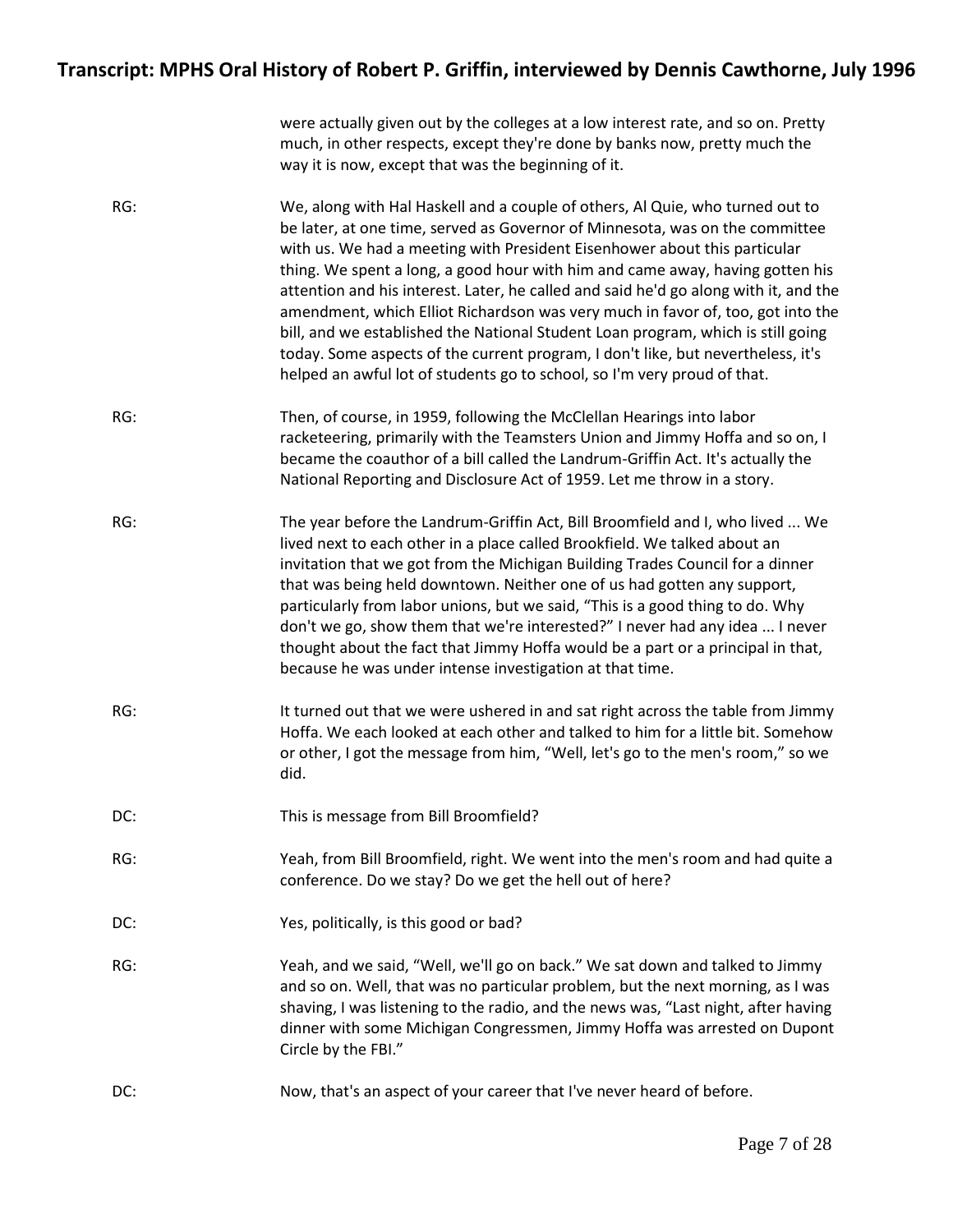| RG: | Bill and I had a very intensive discussion on the way to Congress that day, trying<br>to figure out, now what do we do? Do we just keep quiet? Do we get a press<br>release together, or what? We got into the Capitol and ran into Al Cederberg<br>and told him about it. He said, "Aw, I've got a friend in the FBI. Let's call him up."<br>His name was Sullivan. He was right under J. Edgar Hoover. We talked to this<br>fellow, and he just laughed and laughed. He says, "Hell," he says, "We know all<br>about it." He said, "We had FBI agents in the johns listening to you. We had<br>waiters, waiting on you at the table."                                           |
|-----|-----------------------------------------------------------------------------------------------------------------------------------------------------------------------------------------------------------------------------------------------------------------------------------------------------------------------------------------------------------------------------------------------------------------------------------------------------------------------------------------------------------------------------------------------------------------------------------------------------------------------------------------------------------------------------------|
| DC: | That is amazing. That is absolutely amazing.                                                                                                                                                                                                                                                                                                                                                                                                                                                                                                                                                                                                                                      |
| RG: | "Don't worry about it."                                                                                                                                                                                                                                                                                                                                                                                                                                                                                                                                                                                                                                                           |
| DC: | Well, you took the leadership in what became known as Landrum-Griffin, and in<br>the process of that, you had quite a bit of opportunity to have interchange with<br>Jack Kennedy, future President Kennedy, and also I would imagine that you did<br>have some concerns about what Landrum-Griffin would do to or for you<br>politically. Could you comment on both of those things?                                                                                                                                                                                                                                                                                             |
| RG: | Well, first of all, the House reacted to the McClellan Hearings before the Senate<br>could and got a bill together, sponsored by Alabama Congressman Elliott. It was,<br>in the opinion of some of us, too weak and too nothing. It looked  It had nice<br>titles to it, but it wouldn't do anything.                                                                                                                                                                                                                                                                                                                                                                             |
| RG: | I was a member of a subcommittee that was chaired by Phil Landrum of<br>Georgia. Although he was a Democrat, he and I seemed to agree on a lot of<br>things. Somehow or other, also consulting with the Eisenhower Administration<br>Jim Mitchell was the Secretary of Labor at that time, as I recall. We began to<br>think about what are we going to do? We can vote against the Elliott Bill, but it's<br>going to become the House bill if we don't do anything about it.                                                                                                                                                                                                    |
| RG: | Anyway, a movement developed, and it was with support of the Administration<br>and help of the Administration, we developed a substitute for the Elliott Bill,<br>which became known as the Landrum-Griffin Bill. It provided for secret ballot<br>elections of union officers. It provided that funding, that the financing, of unions<br>had to be accounted for by filing annual reports with the Secretary of Labor. It<br>provided a Bill of Rights eventually for the union members. It made some, a<br>couple of, important but controversial changes in the Taft-Hartley Law to<br>tighten up the secondary boycott provisions and the blackmail picketing<br>provisions. |
| RG: | To make a long story short, it came down to a very, very close vote in the House<br>of Representatives. We didn't get our bill out of the committee. The Elliott Bill<br>was reported to the floor, and so we offered our bill on the House Floor and it<br>was under debate. Something really historic happened, that isn't necessarily<br>reported as history very much, but President Eisenhower made the decision to<br>go on television. He asked for network time and got it. Today, I don't think                                                                                                                                                                          |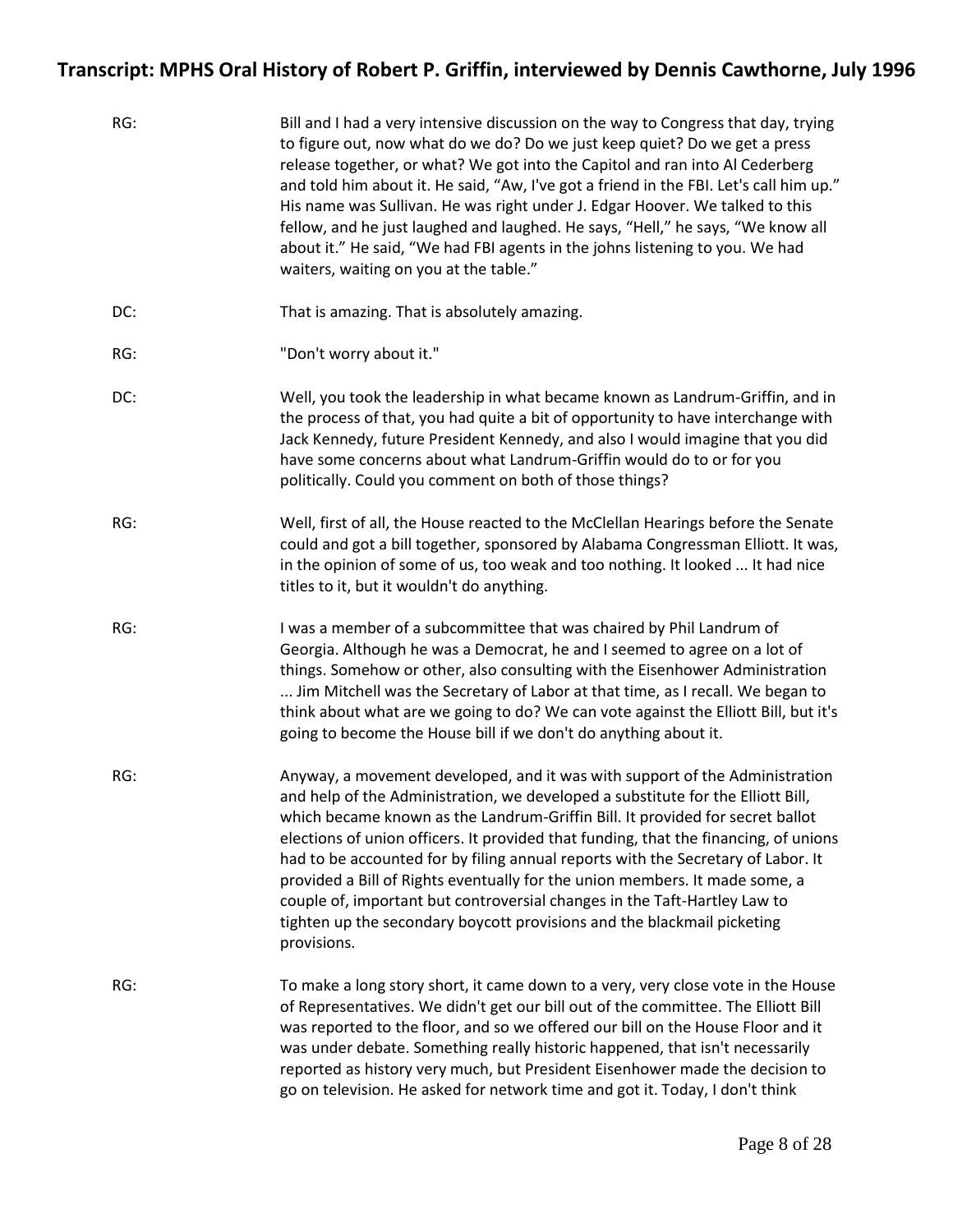|     | networks would give a President free time to go and lobby for a bill or an<br>amendment. Maybe they would, but I doubt it.                                                                                                                                                                                                                                                                                                                                                                                                              |
|-----|-----------------------------------------------------------------------------------------------------------------------------------------------------------------------------------------------------------------------------------------------------------------------------------------------------------------------------------------------------------------------------------------------------------------------------------------------------------------------------------------------------------------------------------------|
| RG: | This was the first effort, on his part, of any kind like that. He took about 10<br>minutes on national TV at about 7:30 in the evening, and made the case for the<br>Landrum-Griffin Bill. "If you want to  If you're for this bill, write and call your<br>Congressman."                                                                                                                                                                                                                                                               |
| DC: | Write and call your Congressman.                                                                                                                                                                                                                                                                                                                                                                                                                                                                                                        |
| RG: | The flood came in. We did pass it in the House, and the momentum kept going,<br>to the point where  Well, the Senate did pass a different bill. We had to have a<br>conference. Jack Kennedy was the Chairman of the Senate Conferees. Although I<br>wasn't a Chairman of the House Conferees, being a sponsor of the bill that<br>passed, of course, I was very much involved and dealt directly with Jack<br>Kennedy a lot, in working out the final details of a bill that later became known<br>as the Landrum-Griffin Bill.        |
| DC: | Did Kennedy have a genuine interest in the subject matter, and did he have any<br>impact in the final legislative product?                                                                                                                                                                                                                                                                                                                                                                                                              |
| RG: | Of course, you know, his constituency was much more labor union oriented. He<br>was very conscious and worked for some of the amendments that the labor<br>union people wanted. We had some real battles. Generally, it obviously came<br>out looking a lot more like the House bill than the Senate version, or it wouldn't<br>have been called the Landrum-Griffin Bill.                                                                                                                                                              |
| DC: | Did Organized Labor put pressure on you in the aftermath of Landrum-Griffin? If<br>so, how?                                                                                                                                                                                                                                                                                                                                                                                                                                             |
| RG: | Well, I don't know that I recall anything too specific but, yes, there was a lot of<br>pressure. In the union trade papers and so forth, you know, I was a demon, a<br>devil of some kind or other, even though the final version of the Landrum-Griffin<br>Bill was passed in the Senate with the votes of Jack Kennedy and Phil Hart and<br>McNamara and others. In fact, I'm going to jump ahead of this and say, later on,<br>when I ran for the Senate against Soapy Williams, we had a debate at the<br>Economic Club in Detroit. |
| DC: | This, I believe, turned out to be a turning point in that campaign, but go ahead.                                                                                                                                                                                                                                                                                                                                                                                                                                                       |
| RG: | Well, somehow or other, I had to go first, and so, while I didn't spend all my<br>time talking about the Landrum-Griffin Bill, I had to defend myself. The latter<br>part of my presentation was about that. I ended up with a question to Soapy. If<br>you had been in the Senate at that time, would you have voted with Phil Hart<br>and Jack Kennedy-                                                                                                                                                                               |
| DC: | Very well put.                                                                                                                                                                                                                                                                                                                                                                                                                                                                                                                          |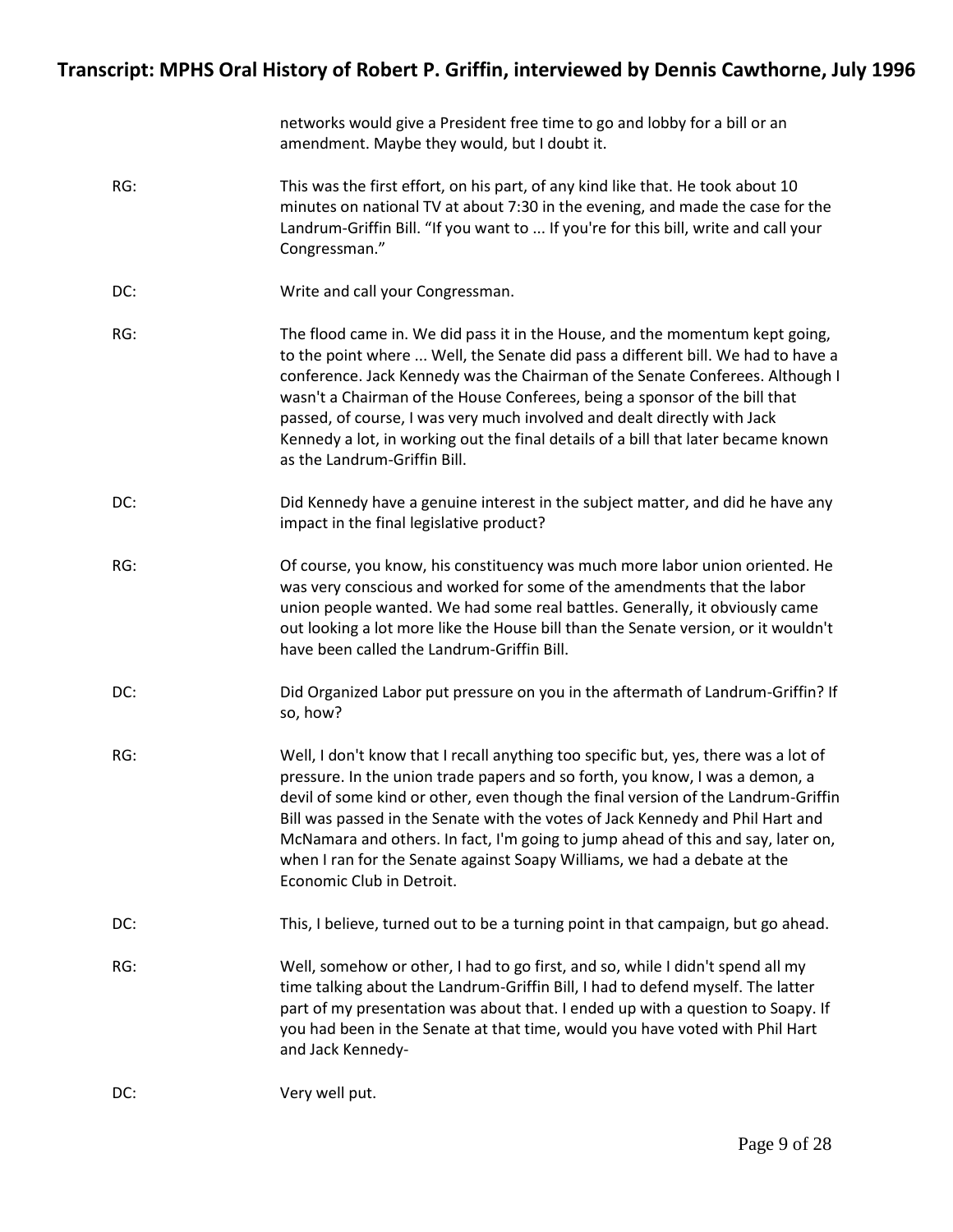| RG: | Or would you have supported Jimmy Hoffa against the bill. To his credit, Soapy<br>got up and said he would've voted for it, and that-                                                                                                                                                                                                                                                                                                                                                                                                                                                                                                                                              |
|-----|------------------------------------------------------------------------------------------------------------------------------------------------------------------------------------------------------------------------------------------------------------------------------------------------------------------------------------------------------------------------------------------------------------------------------------------------------------------------------------------------------------------------------------------------------------------------------------------------------------------------------------------------------------------------------------|
| DC: | Yes, and that demolished that as an issue.                                                                                                                                                                                                                                                                                                                                                                                                                                                                                                                                                                                                                                         |
| RG: | That took the issue away.                                                                                                                                                                                                                                                                                                                                                                                                                                                                                                                                                                                                                                                          |
| DC: | Yes, and that was indeed a turning point-                                                                                                                                                                                                                                                                                                                                                                                                                                                                                                                                                                                                                                          |
| RG: | For a lot of people.                                                                                                                                                                                                                                                                                                                                                                                                                                                                                                                                                                                                                                                               |
| DC: | In that campaign, though.                                                                                                                                                                                                                                                                                                                                                                                                                                                                                                                                                                                                                                                          |
| RG: | Right.                                                                                                                                                                                                                                                                                                                                                                                                                                                                                                                                                                                                                                                                             |
| DC: | In 1961, you briefly considered a run for the governorship of Michigan.                                                                                                                                                                                                                                                                                                                                                                                                                                                                                                                                                                                                            |
| RG: | Well, it was very brief, and I don't think it was too serious either, to tell you the<br>truth, but there was a little bit of talk about it. I didn't take it too seriously.                                                                                                                                                                                                                                                                                                                                                                                                                                                                                                       |
| DC: | In 1962, you and some other young Republican congressmen encouraged Jerry<br>Ford to seek a key leadership position. That eventually led him on the road that<br>led to his presidency. What do you recall about that?                                                                                                                                                                                                                                                                                                                                                                                                                                                             |
| RG: | Well, the effort in '62, when he became Conference Chairman for the<br>Republicans, did give him a step up and make him  put him in the leadership,<br>although not in a top position. After the '64 election, when Goldwater was<br>trounced so badly by Lyndon Johnson, there was a great deal of discouragement<br>and a lot of effort, on the part of younger members of the Congress, to try to do<br>something about our leadership.                                                                                                                                                                                                                                         |
| RG: | Charlie Halleck, a very likable fellow from Indiana, just did a great job in lots of<br>ways, but was getting along in years a little bit. The Ey and Charlie Show, as it<br>was known in those days, a joint press conference every week, got to be a little<br>old hat. It wasn't really doing well.                                                                                                                                                                                                                                                                                                                                                                             |
| DC: | It wasn't conveying a positive progressive Republican image.                                                                                                                                                                                                                                                                                                                                                                                                                                                                                                                                                                                                                       |
| RG: | Yeah, and then there were rumors that Charlie was into the sauce a little bit too<br>much, and things of that kind. A couple of us, Charlie Goodell of New York and I,<br>particularly, sat down one day at lunch and got serious about, well, what are we<br>going to do? We had decided that we were going to try to put up a candidate<br>against Charlie Halleck. It was between Mel Laird of Wisconsin and Jerry Ford.<br>There was a group, including Don Rumsfeld and Al Quie and others. We finally<br>decided that Jerry was the best candidate. We practically drafted him, because<br>at first he didn't want to do it, but we did draft him and put on a campaign, and |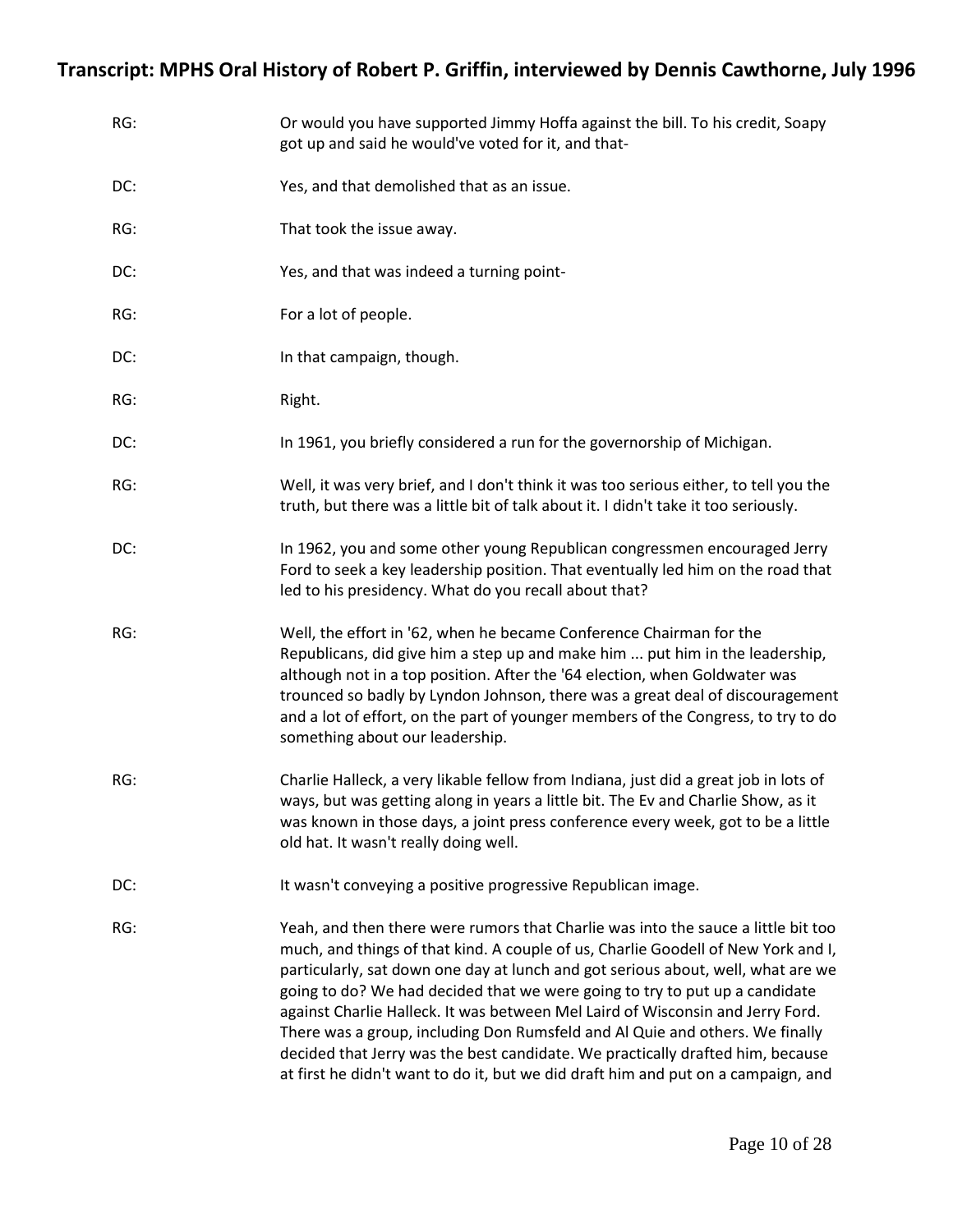|     | he won. Yes, I think that was a big steppingstone to his ultimately becoming the<br>President of the United States.                                                                                                                                                                                                                                                                                                           |
|-----|-------------------------------------------------------------------------------------------------------------------------------------------------------------------------------------------------------------------------------------------------------------------------------------------------------------------------------------------------------------------------------------------------------------------------------|
| DC: | In 1964, you considered running for the United States Senate but, as it turned<br>out, you wisely did not, but then in 1965 you began to look at Pat McNamara's<br>Senate seat.                                                                                                                                                                                                                                               |
| DC: | Well, it's true. I think that I sort of feel like in my career, there have been built in<br>time limit  term limits.                                                                                                                                                                                                                                                                                                          |
| RG: | Yes.                                                                                                                                                                                                                                                                                                                                                                                                                          |
| DC: | After I got to the 10 year point, I was restless, and I was interested in the Senate. I began<br>exploring it, checking with people in various parts of the state, and there was a good<br>deal of press speculation about it. In the period prior to May, I don't remember now<br>exactly what month it was, but I actually came to the point where I announced that I<br>would be a candidate for the United States Senate. |
| RG: | I think it was in February of 1966.                                                                                                                                                                                                                                                                                                                                                                                           |
| DC: | All right. Your research is very good. From then on, it got as you know, and others know,<br>that it became a little bit more complicated than that because in May, McNamara died.<br>Then the question was who would Governor Romney appoint? Naturally, I wanted the<br>appointment, and I had a lot of support for it, but nevertheless, it wasn't a sure thing.                                                           |
| RG: | The actual choice by Romney occurred when you were in Saigon, as I recall.                                                                                                                                                                                                                                                                                                                                                    |
| DC: | That's correct. I was over there with the House Operations Committee doing some<br>investigating of the use of Defense funds. It happened that I was with a fellow named Bo<br>Callaway from Colorado, and Don Rumsfeld of Illinois [inaudible 00:01:47].                                                                                                                                                                     |
| RG: | Both of whom served in Presidential Cabinets at one time or another after that.                                                                                                                                                                                                                                                                                                                                               |
| DC: | That's exactly right. Incidentally, Don Rumsfeld's career in Congress started out on my<br>House staff before he became a congressman. Since then, of course, he's been on<br>Secretary of Defense and a lot of things. But yes, I got a call from George Romney in<br>Saigon, and we had a little champaign after that.                                                                                                      |
| RG: | Going back just a moment, Governor Romney filling that Senate vacancy, was it your<br>impression that he hesitated or that he had something else in mind?                                                                                                                                                                                                                                                                     |
| DC: | Well, I'm sure he was getting a lot of advice from different people. There were those<br>who really thought that I would be a drag on his ticket because of the Landrum-Griffin<br>Bill, and the labor opposition that would come forth. I don't know exactly, but there<br>were others that were very capable and would have been good candidates that were<br>being considered.                                             |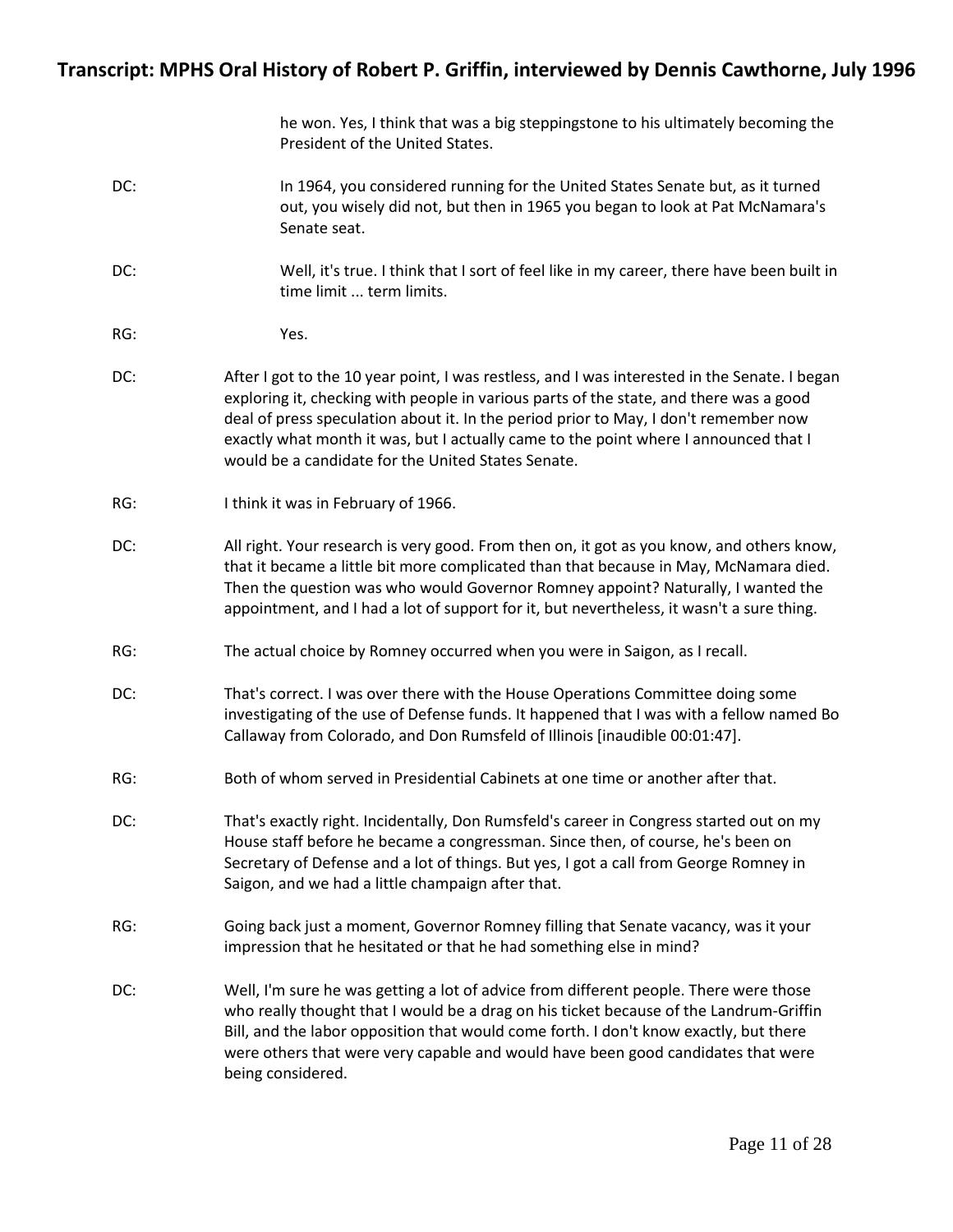| RG: | After your appointment in May 1966, you were immediately facing a full blown Senate<br>campaign, and of course in that primary was Soapy Williams, the grand champion vote<br>getter, and Mayor Jerry Cavanagh of Detroit. How did you view your prospects for<br>winning in the fall?                                                                                                                                                                                    |
|-----|---------------------------------------------------------------------------------------------------------------------------------------------------------------------------------------------------------------------------------------------------------------------------------------------------------------------------------------------------------------------------------------------------------------------------------------------------------------------------|
| DC: | Well, they were rather frightening to think that I was going to be up against the real<br>champ of Michigan, and somebody who was really loved and respected throughout the<br>state.                                                                                                                                                                                                                                                                                     |
| RG: | Got elected six times as Governor.                                                                                                                                                                                                                                                                                                                                                                                                                                        |
| DC: | Absolutely. So of course I was pulling for Jerry Cavanagh. I remember one of the things<br>we did when the primary election night when Cavanagh lost, we made a point to go<br>over to the Cavanagh headquarters, and console with him and his supporters, and<br>hoping that maybe some of them would come and support us, and I think some of them<br>did.                                                                                                              |
| RG: | What were some of the turning points in that campaign with Soapy Williams that fall?                                                                                                                                                                                                                                                                                                                                                                                      |
| DC: | Well, George Romney wasn't somebody who stayed on the sidelines, he was ready to<br>get out and fight. I remember Lyndon Johnson coming into Michigan to campaign for<br>Zolton Ferency and Soapy, and to everybody's surprise, George Romney and I were at<br>the airport, and at the bottom of the stairway waiting for the President to come in.                                                                                                                       |
| DC: | The Governor and the Senators, they couldn't really push us aside. As I recall, Lyndon<br>Johnson put us in his limousine and took us down to Cobo Hall where he proceeded to<br>give a speech, and mispronounced Ferency's name.                                                                                                                                                                                                                                         |
| RG: | Not very good for a Democratic candidate for Governor.                                                                                                                                                                                                                                                                                                                                                                                                                    |
| DC: | Yeah. Speaking of Ferency, he was a great guy, and unfortunately the Democrats were<br>sometimes put in the hull because of Zolton's humor. He said something about, "Jim<br>Hare had only one decision to make every year, and that was to choose the color of the<br>license plates, and wouldn't you know, he goosed that?"                                                                                                                                            |
| DC: | Then but to everybody's astonishment, he said something about Soapy Williams, that,<br>"Nothing new had come out of Soapy for years except three gallstones." I had a lot of<br>fun with that as I would go around giving my speeches. I would say, "Well now, I would<br>never say anything like this, but have you heard what Zolton said about Soapy<br>Williams?" With friends like that, Soapy doesn't need any enemies. I'm sure that that's<br>not true, you know? |
| RG: | And there was some feeling among the electorate that fall that Soapy maybe was a little<br>past his prime, and so what Zolton said really played beautifully into your camp.                                                                                                                                                                                                                                                                                              |
| DC: | In those days, as I've said, you didn't go negative. You certainly wouldn't go negative<br>against Soapy Williams, but in a subtle way, we tried to make the point with the slogan                                                                                                                                                                                                                                                                                        |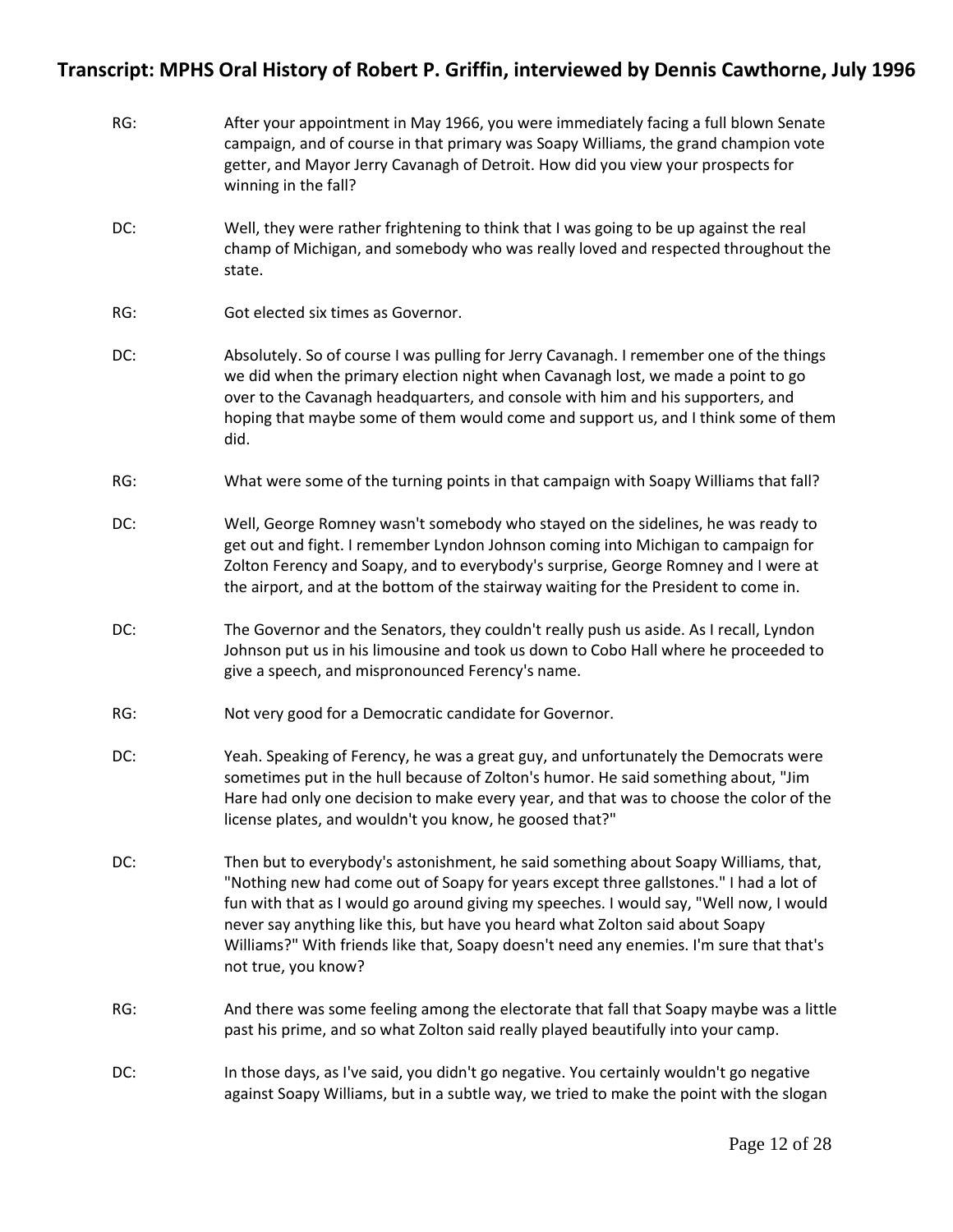of our campaign. It was on the billboards, "Youth and experience." Just saying that there we are. That seemed to catch on.

- RG: And that election was won by you by nearly 300,000 votes, and it turned out to be a great Republican year. George Romney won big, once again. As in 1956, Republicans elected a number of new young congressmen.
- DC: I want to say something else. Romney put together what he called the Action Team, which was Romney, Milliken, and Griffin. We didn't write off the black vote in Detroit, we went in and had neighborhood headquarters all through Detroit. We didn't write off the union vote, we made every effort to ... we climbed over fences in Flint to go to picnics and things of that kind with suppressed motive, you know? Going in to reach out and try to get the labor vote, and I'm sure we got a lot more of it than Republicans ordinarily would get.
- RG: In the spring of 1968, President Johnson surprised a lot of people by announcing he would not run for re-election. You suddenly achieved a great measure of national fame by plunging into a controversy over his choice for a Supreme Court Chief Justice. What can you tell us about that?
- DC: When I was flying back to Washington from Detroit one time, I picked up the Wall Street Journal. It had a little note. It said, "The rumor is in Washington that Earl Warren is about to resign so that he will have something to say about the choice of his successor." I read that, and it bothered me very much.
- DC: Of course, as you will remember, that there is a lot of dissension between Earl Warren and Richard Nixon back in California. Eisenhower selected Nixon over Warren for Vice President, but then of course Warren was not on the Supreme Court.
- DC: I went to my office that day and had my staff begin to write a speech saying that this rumor can't be true. Surely Earl Warren wouldn't do that, this is political, and he doesn't have anything to say about who's going to be his successor, or he shouldn't have. This is the business of the President and the Senate.
- DC: Well, first thing you know, before I could even give the speech, Earl Warren's resignation was announced. It was a very strange and interesting announcement, the exchange of correspondence between Warren and Johnson. Warren said, "I wish to resign at the pleasure of the President." The President wrote back and said, "I'll accept your resignation when your successor is qualified."
- DC: That meant there was no vacancy and that it said in a way to the Senate, "You either accept our nominee, or you're going to continue to have Warren indefinitely." Well, you have to kind of remember that back in those days, the Warren Court was not in high repute as far as the American people were concerned.
- DC: There were polls that over 60% of the people considered it unfavorably. There was lots of reaction, of course, to such things as the decisions on the church/state, the extension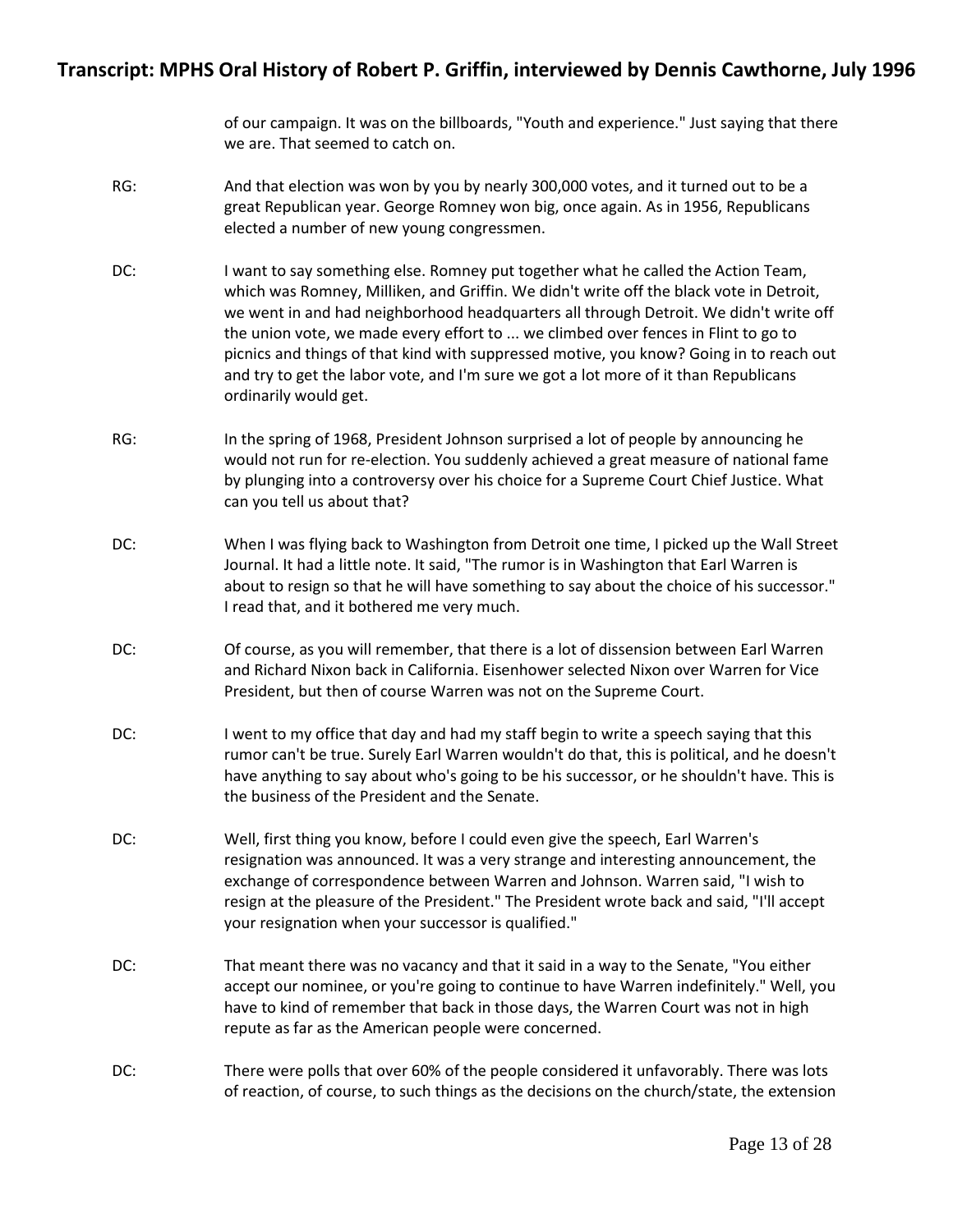and application of the exclusionary rule as it applied to criminals, there was the whole problem of busing, and schools, and things that just made the whole business of the Supreme Court very controversial.

- DC: My reaction was immediately that in here in the summer, just before the election when the people are about to vote, we shouldn't be allowing Johnson, a lame duck, to select the next Chief Justice of the Supreme Court. And I gave a speech to that effect. I never thought anybody would pay any attention to it, but of course it developed into quite a crusade.
- RG: Then President Johnson did announce that his choice was going to be Associate Justice Abe Fortas, and that touched off through your leadership primarily, a real national debate.
- DC: He named Fortas who was on the Court, to be Chief Justice, and then he nominated Homer Thornberry from Texas, a very, very close crony of his, to fill the vacancy. You have to keep in mind that Fortas had been Johnson's lawyers from day one when he got into politics.
- DC: When Johnson won that very controversial Senate race in Texas by 87 votes, after his lawyer Fortas had gone to Hugo Black and gotten an order of the state set aside in order to make that possible. From then on, Fortas was constant, all the time lawyer for Lyndon Johnson.
- DC: What happened and came out of this was that Fortas didn't stop being Johnson's lawyer after he got to the Court. Johnson conferred with him about everything. When there were race riots in Detroit, a political thing, essentially, Fortas was at his side advising him what to do.
- RG: Even though he was in on the Supreme Court?
- DC: He was on the Supreme Court. He did a lot of things for Johnson. These all came out written up in Time and Newsweek, and that they just mounted. It was obvious that he was ... Well, the whole doctrine of separation of powers was being ignored. This became the principle issue in terms of his record in fitness, but I think the real issue that we had to decide in the Senate is what is the Senate's role in a circumstance like this? Because the Senate had gotten into the mode of more or less, and that's in our century, of almost automatically approving presidential appointments.
- DC: I made a lot out of the fact that the Senate had a responsibility, which was as important as the President's, that this is the third branch of government, and Madison wanted the Senate to make these appointments. He lost out, but it was the President with the advice and consent of the Senate that determines who's going to go on the Supreme Court.
- DC: Now, it's one thing for the Senate to routinely approve presidential appointments to Cabinet positions, or other positions in the Executive Branch, because they're only going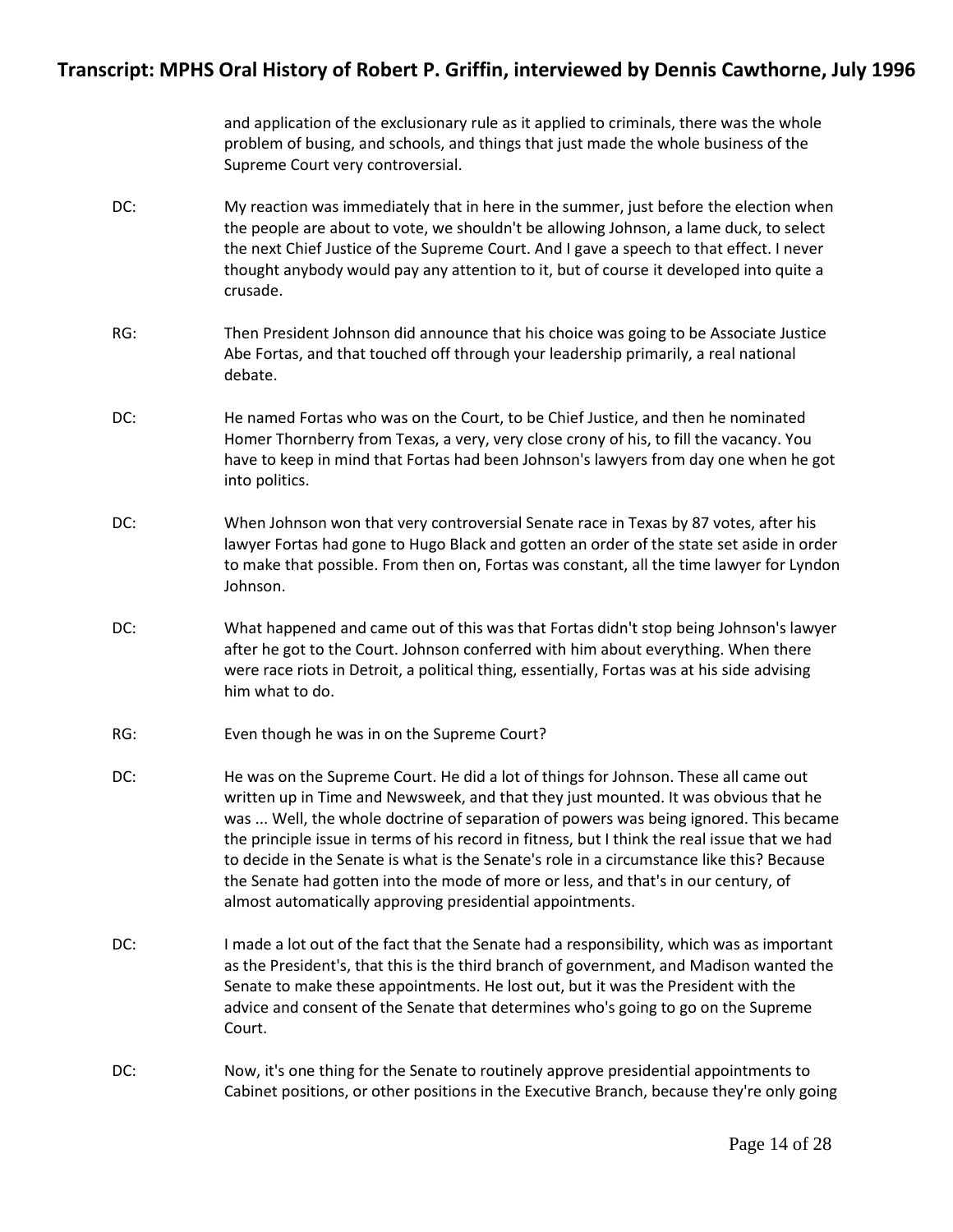to serve during the term of the President, but when you appoint somebody to the Supreme Court, the third branch, independent branch of government. And they're going to serve for life.

- RG: And certainly the Congress and the Senate has a-
- DC: The Senate has a very, very important responsibility. That was more or less the thing that I think was established with the Fortas case, and the Senate since then has looked very carefully and scrutinized every appointment that any president has made since then.
- RG: So the final disposition of the Fortas matter was that his nomination was withdrawn by President Johnson?
- DC: We had a vote before a filibuster really got under way. Mike Mansfield, as the leadership often does, will file a petition for cloture, and sort of test the water and see how it was. Well, we had so much support that we almost got a majority, when we only needed at that point, you needed only one more than a third. It was obvious that where the strength was the next day or the day after Fortas asked that his nomination be withdrawn.
- DC: Well, I got to add this, of course, later on, there were rumors to this effect, but we didn't have any evidence, but later on, an investigative reporter for Life Magazine was able to establish and write that while Fortas was serving on the court, he continued to be a counsel, paid counsel, for a person named Wolfson, who was reputed to have close ties to the underworld. When that story broke, Fortas then resigned from the Court. To my knowledge, the only Justice in the history of the United States who has ever resigned under any kind of [inaudible 00:14:58].
- RG: Under those circumstances.
- DC: Yeah.
- RG: In 1968, there was a possibility that you would be nominated for vice president on Richard Nixon's ticket, and of course ultimately, that could have led to the vice presidency and the presidency.
- DC: Well, it's kind of a slim thing, but let me just add ... Fred Buzhardt, who was Strom Thurmond's top guy in his office, and who later was on the staff of the Nixon White House, came to me in Miami in 1968, my hotel room, and said something like this. "How would you like to be vice president?" I laughed, and he said, "Well, there's a lot of interest in you."
- DC: At that time, Nixon didn't have the nomination wrapped up. Reagan of course controlled the California delegation. Scranton controlled the Pennsylvania. Rockefeller controlled the New York delegation. Romney controlled the Michigan delegation. Rhodes controlled Ohio delegation.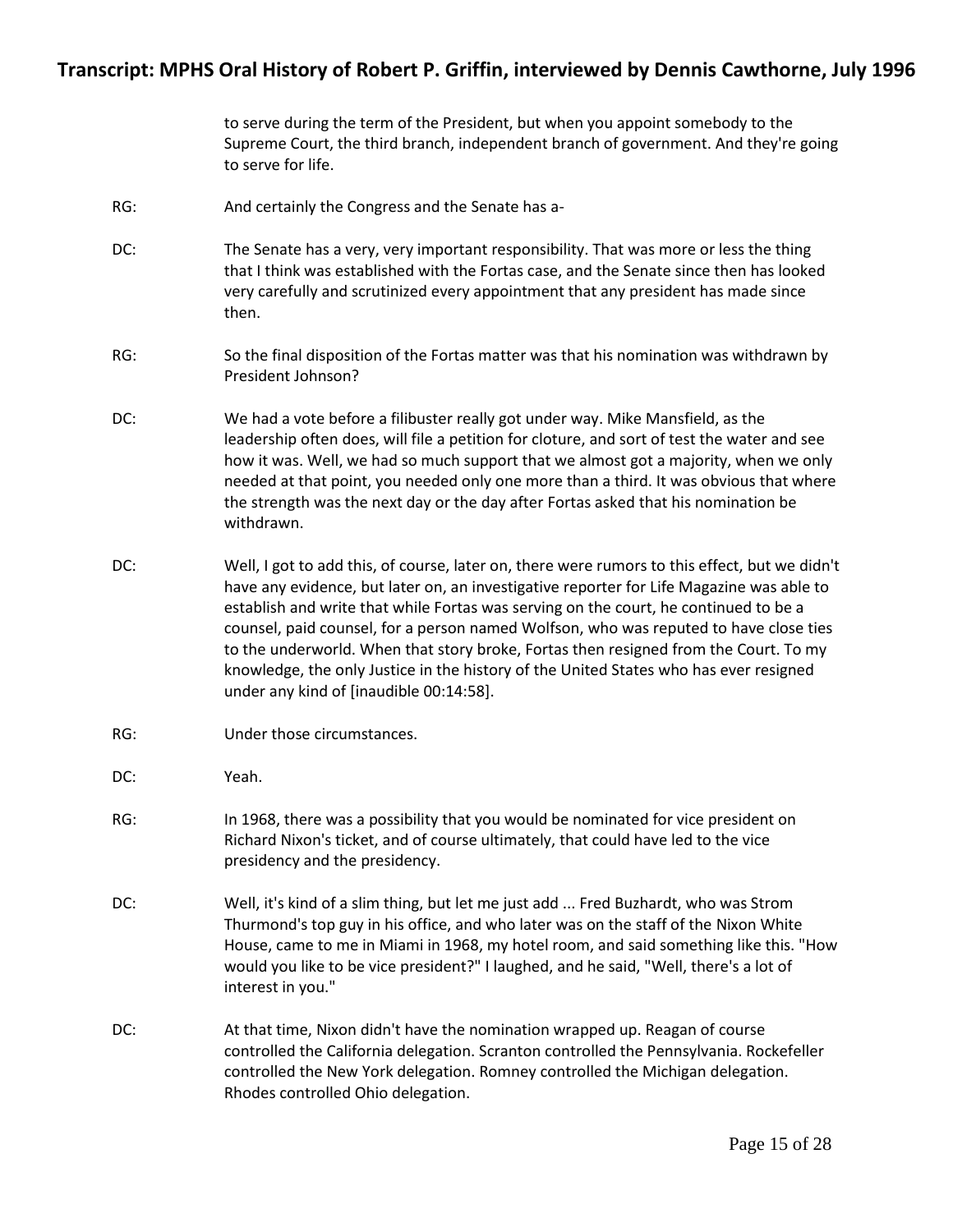| DC: | The only way that Nixon could get the nomination was to have the South go solidly for<br>him, and then pick up some more. Buzhardt was interested in whether or not I would be<br>able to deliver the Michigan delegation. I said, "I'm not even going to try to deliver the<br>Michigan delegation, and I had no  I am here to nominate our favorite son, George<br>Romney, as a candidate for president." |
|-----|-------------------------------------------------------------------------------------------------------------------------------------------------------------------------------------------------------------------------------------------------------------------------------------------------------------------------------------------------------------------------------------------------------------|
| RG: | And you weren't going to undercut him, or you weren't going to end run him?                                                                                                                                                                                                                                                                                                                                 |
| DC: | Not at all. I said right off, "I have no interest, and I can't do anything like that."                                                                                                                                                                                                                                                                                                                      |
| RG: | Nixon went on to win the presidency, and you assumed a new position in the Senate,<br>that of whip, or Assistant Republican Leader.                                                                                                                                                                                                                                                                         |
| DC: | Everett Dirksen died, and Hugh Scott of Pennsylvania, who had been the Republican<br>whip, was moving up, taking that position. I can't remember all the details, but first<br>thing you know, I was being supported and urged to run for the whip. It turned out that<br>my opponent was Howard Baker of Tennessee, who was really a very good friend of<br>mine.                                          |
| DC: | Incidentally, when we were first running for the Senate, the two of us, we met at the<br>Washington National Airport and got on the same plane the Republican National<br>Committee had arranged for the two of us without  to meet them, and to go up to<br>Gettysburg to meet Eisenhower. We had a great time up there for a day or so.                                                                   |
| DC: | But anyway, to make a long story short, I beat out Howard Baker by two votes for the<br>whip at that point, and that's rather ironic, because later on, as you know, for the<br>leadership, Howard ran again-                                                                                                                                                                                               |
| RG: | In 1976.                                                                                                                                                                                                                                                                                                                                                                                                    |
| DC: | He beat me by one vote.                                                                                                                                                                                                                                                                                                                                                                                     |
| RG: | Yes, yes.                                                                                                                                                                                                                                                                                                                                                                                                   |
| DC: | We were good friends then, and we're still good friends.                                                                                                                                                                                                                                                                                                                                                    |
| RG: | Well, then in 1972, another election rolled around, and this time a little bit like 1966,<br>the Democrats managed to nominate their then current grand champion vote getter,<br>Attorney General Frank Kelley. That was a very tough and interesting race. What do you<br>recall about it?                                                                                                                 |
| DC: | Well, I recall that it was very tough, because at that time, there was no way that you<br>could run for office and avoid the busing issue. The busing was on everybody's mind,<br>and you had to deal with it, and you had to take a position.                                                                                                                                                              |
| RG: | The question of whether children could be bused across the lines of their own school<br>district.                                                                                                                                                                                                                                                                                                           |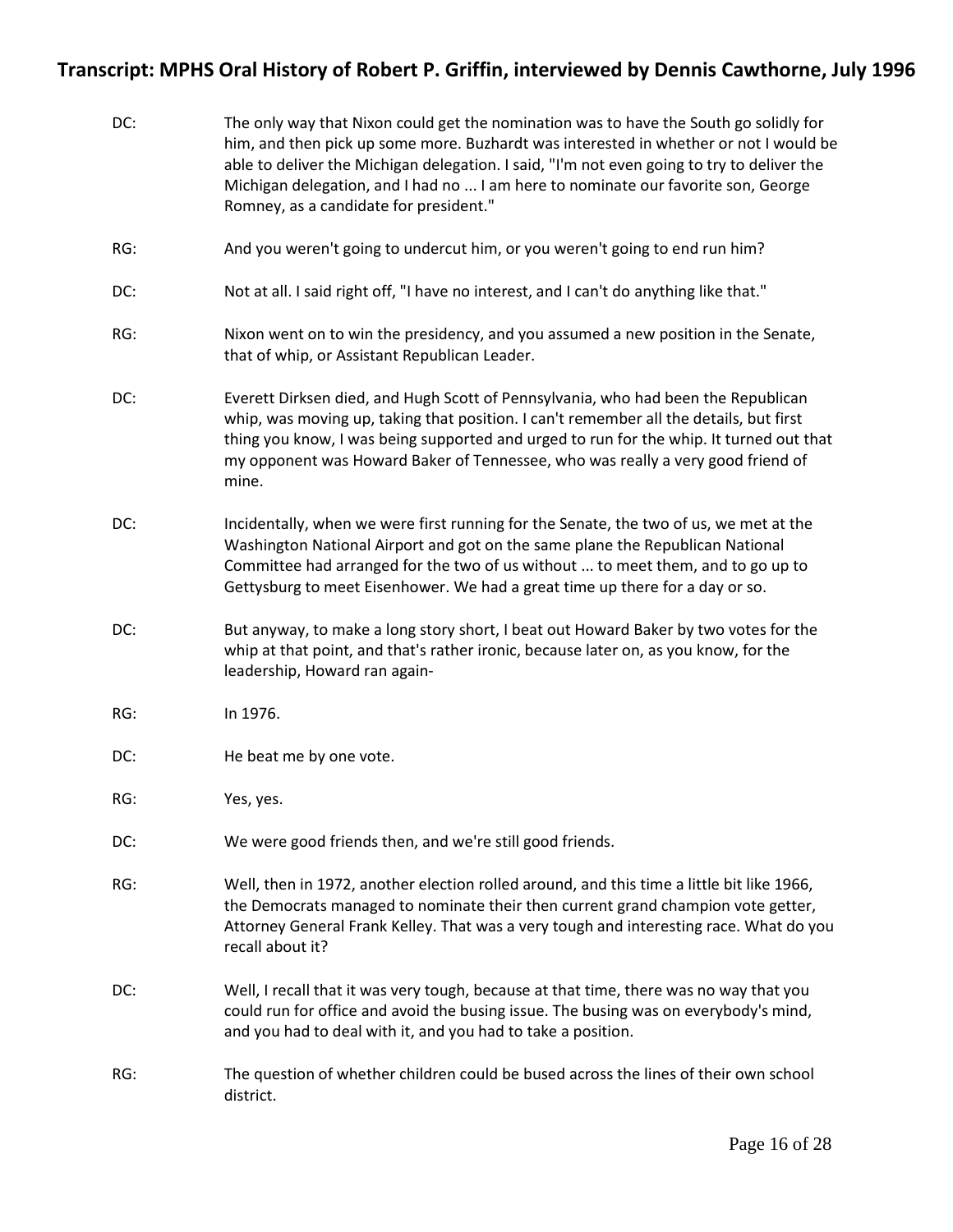| DC: | That's right, yeah. The courts were in the process of applying that to the Detroit area. I<br>had from the beginning said before I knew that the Supreme Court was going to adopt<br>such a remedy, that that wasn't going to work. It's going to cause more harm than good,<br>and that was my position throughout that '72 campaign. Frank was on the other side of<br>it. I have no doubt that it played a big role in the outcome of the election.                        |
|-----|-------------------------------------------------------------------------------------------------------------------------------------------------------------------------------------------------------------------------------------------------------------------------------------------------------------------------------------------------------------------------------------------------------------------------------------------------------------------------------|
| RG: | Because 1972 is really the first election in which Republicans, I believe, did very well, or<br>perhaps even carried Macomb County. That really was sort of the beginning of the<br>change in Macomb County. Was it that?                                                                                                                                                                                                                                                     |
| DC: | That's a good point, it's true. But as Frank has said on several occasions, especially when<br>he came to the portrait hanging when I left the Supreme Court, he said that it was a very<br>civil relationship between the two of us. We got along very well. We always had.                                                                                                                                                                                                  |
| DC: | I've attended functions of his, and he's attended functions of mine. I told him then, I<br>said, "If I live long enough, I want to be able to come to your retirement party, but I'm<br>not sure that I ever will, because you are the eternal General."                                                                                                                                                                                                                      |
| RG: | Right, and once again, campaigns, even in 1972, were very different than the campaigns<br>we see today.                                                                                                                                                                                                                                                                                                                                                                       |
| DC: | They seem to be, yeah. We made the points against each other, but we weren't nasty<br>about it.                                                                                                                                                                                                                                                                                                                                                                               |
| RG: | You won big in 1972 against Kelley, and Richard Nixon also won big in 1972, but there<br>were these rumblings about Watergate. What did you think about first reports on<br>Watergate?                                                                                                                                                                                                                                                                                        |
| DC: | Well, I didn't  I guess I hoped as much as think  thought that it wasn't a serious<br>matter as far as the White House was concerned. We were assured over and over again<br>that the White House had nothing to do with this, or the Republican Committee, or<br>anything of that kind. Obviously, over a period of time, it came to be otherwise.                                                                                                                           |
| DC: | I remember very well, and Marge was there. We went to a leadership meeting during<br>the '72 campaign when President Nixon stood up and assured all of us not to worry<br>during this campaign, to go out and campaign hard, because Watergate is never going to<br>fetch our White House. There's nothing there that's going to affect us. That was a very<br>telling thing as far as Marge and I were concerned, when we later were to learn that<br>that wasn't the truth. |
| RG: | In the fall of '73, just when Watergate was beginning to gather some momentum, Spiro<br>Agnew resigned as vice president and President Nixon had the responsibility of selecting<br>a new vice president by appointment. What role did you play, if any, in the eventual<br>selection by Nixon of Gerald Ford?                                                                                                                                                                |
| DC: | I remember that there was a lot of talk of Connally, and I wrote President Nixon a letter,<br>and said that I thought that would be a big mistake if he appointed Connally. Connally                                                                                                                                                                                                                                                                                          |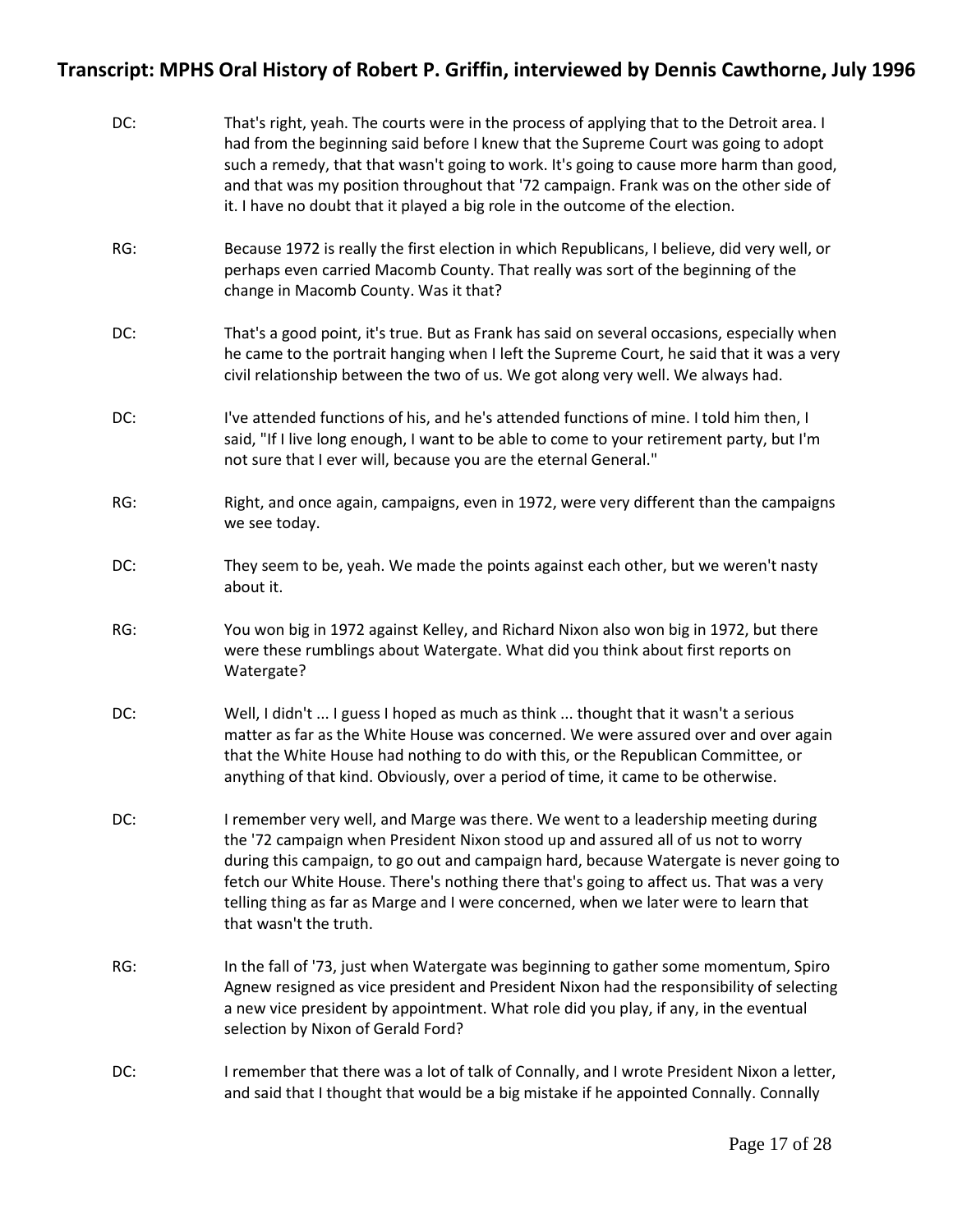had changed parties, and there was a lot of dissension. He needed somebody who could win the confirmation vote of both Houses of Congress under the 25th Amendment, and that he needed somebody like Hugh Scott or Jerry Ford.

- DC: I was really thinking of Jerry Ford, even though I mentioned Scott's name. Hugh Scott would have been too old at that time to have appointed. I don't know how much ... that was one more voice for Jerry Ford, because there were a lot of people throughout the Congress that were supporting, and Democrats as well as Republicans, who were supporting Jerry Ford for that appointment.
- RG: When the appointment was finally made by President Nixon, did you have any thought at that time that in fact, Richard Nixon was choosing his own successor?
- DC: Well, not really, you know? You always realize that that's a possibility when you select a vice president.
- RG: Of course you were a member of the Congress for 22 years, and never served in the majority, so it's a wonder in many ways that you had any positive legislative accomplishments, but certainly one of those in your first term was the Repeal the Auto Excise Tax. What would you tell us about that, and any other legislative victories?
- DC: Well, there was for a long period of time, a 7% excise tax levied against automobiles, and Chuck Chamberlain and I became very interested in that, because we saw it as a discriminatory situation, as far as the industry that was the major source of jobs, as far as Michigan was concerned. Between him on the House and me on the Senate, we launched quite an effort and got a lot of support, and then eventually got that change made in the tax laws. At that time it was very helpful in my '72 campaign as well.
- RG: Sure. What about in the criminal law area? As I recall, you were fairly active in seeking legislation regarding the exclusionary rule, and perhaps some other reforms and reactions to some of the Warren court decisions?
- DC: Well, I have always made speeches against the exclusionary rule. No other country has it. Canada or England doesn't use it, but we didn't get anywhere. It was one of those things you talked about a lot, and it's still a problem as far as the criminal situation is concerned now.
- RG: All right. Then in 1974 in the summer, some cataclysmic events began to take place regarding Watergate. Up until that time, particularly because you had been Republican whip in the Senate, you had been a supporter of the President?
- DC: I certainly supported the administration as much as I felt I could, conscientiously. You also have to keep in mind that way back in 1956, when I ran for Congress the first time, Nixon came into this district and gave a speech for me and supported me. In other elections, he was always there to support me.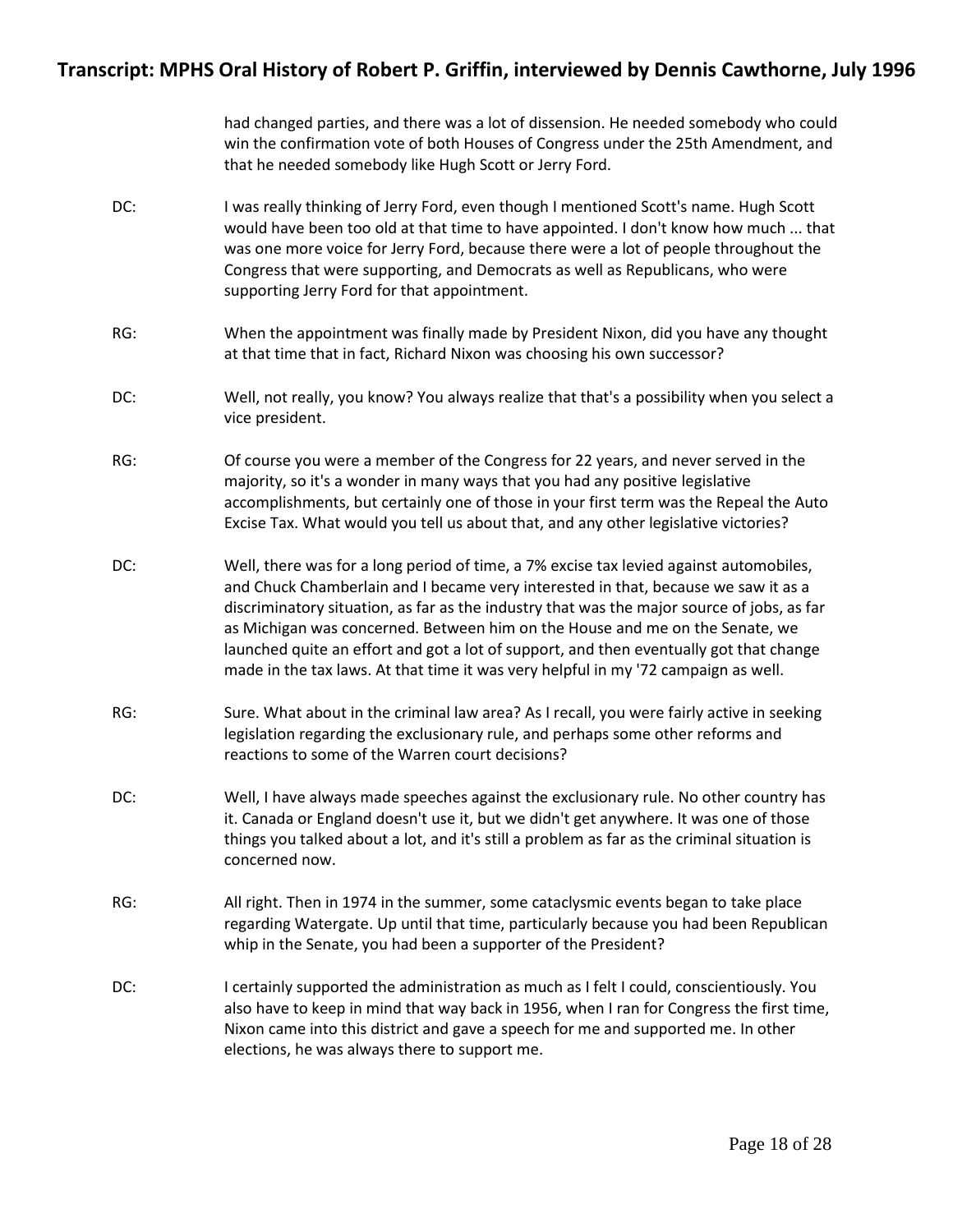| DC: | At one point he nominated me to be one of the 10 Outstanding Young Men of the<br>Nation, which  and the JCs took his recommendation, and awarded me such a thing as<br>that. So I owed Nixon a lot politically, and it was very, very tough when I learned in 1974<br>in August, that the tapes of a conversation in the White House seven days after<br>Watergate implicated Nixon directly in the coverup of that situation.                                                                                                                                                                                                                                                                                                                                                                                                                                                                      |
|-----|-----------------------------------------------------------------------------------------------------------------------------------------------------------------------------------------------------------------------------------------------------------------------------------------------------------------------------------------------------------------------------------------------------------------------------------------------------------------------------------------------------------------------------------------------------------------------------------------------------------------------------------------------------------------------------------------------------------------------------------------------------------------------------------------------------------------------------------------------------------------------------------------------------|
| RG: | And you were one of the very few people in the Congress, and certainly therefore in the<br>entire country who were even aware at that moment-                                                                                                                                                                                                                                                                                                                                                                                                                                                                                                                                                                                                                                                                                                                                                       |
| DC: | Yes.                                                                                                                                                                                                                                                                                                                                                                                                                                                                                                                                                                                                                                                                                                                                                                                                                                                                                                |
| RG: | of those smoking gun tapes.                                                                                                                                                                                                                                                                                                                                                                                                                                                                                                                                                                                                                                                                                                                                                                                                                                                                         |
| DC: | Because of my leadership position, I was one of the first ones to learn about it. It came<br>indirectly from Alexander Haig, who was the Chief of Staff. I had a tough time during<br>that week. I came home on the weekend, learning that on a Friday, and came home and<br>tried my best to figure out what role I should play.                                                                                                                                                                                                                                                                                                                                                                                                                                                                                                                                                                   |
| DC: | Here, I'm a leader, and I'm suddenly faced with the fact that Nixon is going to be<br>impeached, he's going to be tried in the Senate, and I knew he was going to be<br>convicted, because the votes were so close even before we knew that. Now I felt like I<br>had to vote against him, which was really something that  a conclusion to come to. So I<br>reluctantly came within myself to the conclusion that the best solution for him and the<br>country would be for him to resign.                                                                                                                                                                                                                                                                                                                                                                                                         |
| RG: | Then you chose to write him a letter.                                                                                                                                                                                                                                                                                                                                                                                                                                                                                                                                                                                                                                                                                                                                                                                                                                                               |
| DC: | No president in history, of course, had                                                                                                                                                                                                                                                                                                                                                                                                                                                                                                                                                                                                                                                                                                                                                                                                                                                             |
| RG: | Before I ever resigned, and I was asking myself what could I do and what should<br>I do under these circumstances. And I felt that I could play an important role if I<br>could shock him with some reality and make him face up to the fact that he<br>should consider the course of resigning. I worked through the night and came<br>up with a letter on the next day after I learned this information. And I wrote to<br>him a letter, which was delivered to Camp David saying that while of course a<br>senator couldn't decide in advance how you would vote, I felt it would be<br>appropriate to let him know what I would consider to be grounds for<br>impeachment. And at that time the Burger Court unanimously had already<br>decided that he had to turn over a group of tapes, including this one to Judge<br>Sirica and to the House Committee. His counsel had denied doing that. |
| RG: | And I wrote and said, "I have no doubt that in view of your defiance that the<br>house is going to vote for articles of impeachment, and there will be a trial in<br>the Senate. And I want you to know that I think, I have no doubt", I said. "That<br>the Senate will also subpoena those tapes, and if you defy the Senate and are in<br>contempt of the Senate, I will consider that grounds for impeachment and will<br>vote accordingly." And I wanted him to know that he was losing me, and that I                                                                                                                                                                                                                                                                                                                                                                                         |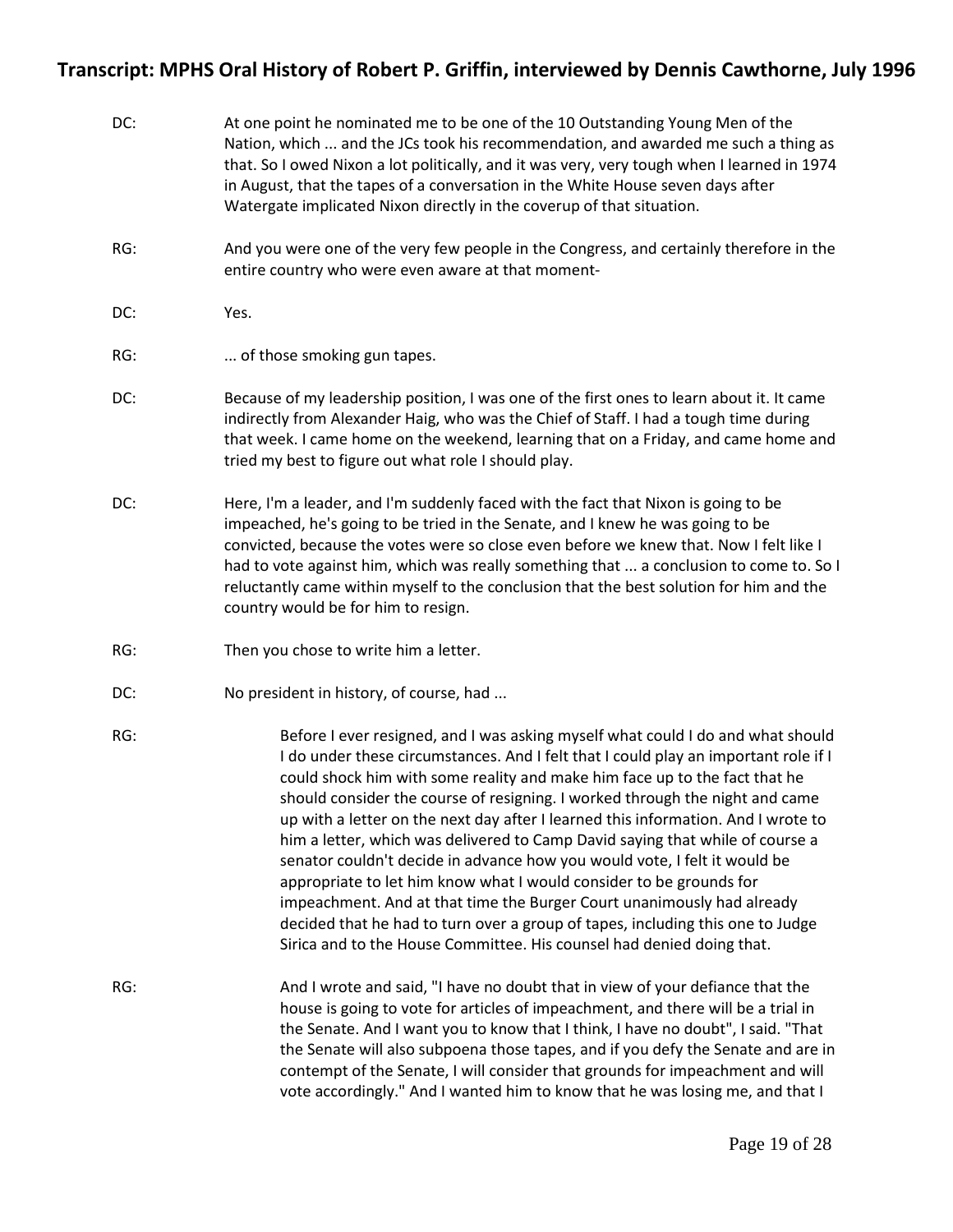felt it very, very strongly. I don't know exactly how that fit into the whole mix. I'm sure it added something to-

- DC: And indeed, the national press did make a great deal of the fact that you as the Republican whip had written him this letter.
- RG: Yes, that's right. Because I decided later to release it to the press after he had had plenty of time to have it and consider it, I did release it to the press. And then I thought some more, and I decided having taken that step that I was going to publicly, and I ultimately made a public statement that I felt that it was in his interest, and the country's interest for him to resign. And that was of course a major step too, because that was a more direct statement.
- DC: And then President Nixon did make the decision to resign and there was a very dramatic meeting that took place the night that he went on television to announce that resignation.
- RG: Thursday night of that week, he was to go on television at 9:00 and make an address. And he had invited a group of about 30 house and Senate members to a meeting in the cabinet room an hour before that. And I was rather surprised having said what I said, that I was included, but I was. And it was one of those meetings that you'll never forget because it's hard to describe, but he was very emotional. He went through a lot of irrelevancies, but at the end he said, "I hope you won't feel that I've let you down." And then he kind of just collapsed, and his aides came to his side and helped him out of the room. And I couldn't believe that 30 minutes later he was going to be on national television, but he was, and he'd gotten himself together. That was very moving. There were about 20 house members and 10 senators. People he felt very close to I guess, at least that's the way he put it.
- DC: What was your reaction then after the national television address, and the following day?
- RG: Well, the following day of course he flew off to California with the black box, which he was going to control until the presidency was transferred.
- DC: Is that a little frightening in retrospect?
- RG: Something to think about, isn't it?
- DC: Indeed it is.
- RG: And of course Jerry Ford was sworn in and all of a sudden our friend from Grand Rapids was no longer Jerry, it was Mr. President.
- DC: And indeed this was a whole new era in a way for Michigan and Michigan and Michigan politics because suddenly we had someone from Michigan in the White House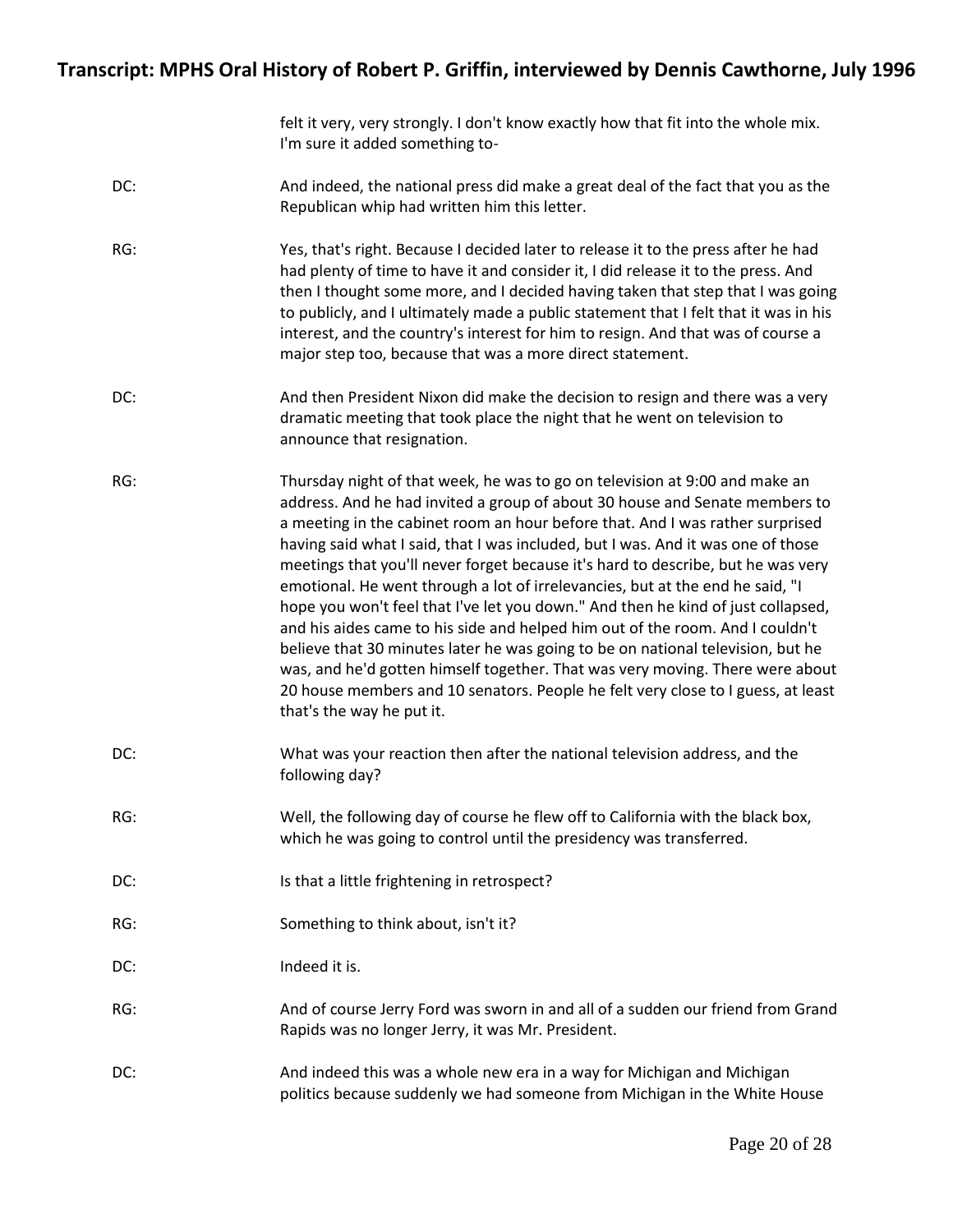and suddenly people from Michigan really achieved new stature and new importance including yourself.

- RG: That's for sure. Yeah.
- DC: To what extent did a Gerald Ford to rely on you for advice in the early days?
- RG: Well, just being a leader of the Senate, of course, we met with him at least once a week, sometimes twice a week. And in addition to that, I was on his transition team as he was trying to move into the White House and get his staff in place. Some of the people he kept from the Nixon administration, but a lot of them he didn't. And I was on the team that helped to make those recommendations at least to him. So I was very close to him.
- DC: In 1975, a year into his presidency, Gerald Ford came back to Michigan and visited Mackinac Island and the Cherry Festival here in Traverse City. Tell me your reminiscences about that great time when Jerry Ford visited this area.
- RG: Well, I remember being up in the personal quarters of the White House when I asked him if he'd come out and do this, and he gave me a hard time for a while and then he finally said he would do it. We were awfully happy he did. To my knowledge, it's the first time that a sitting president has ever visited Traverse City. As, we're saying this, President Clinton incidentally is thinking about coming to Traverse City, and he may do that. After he went through the parade downtown, we had a big reception out here at our place where we're holding this session today and had a lot of the people from Traverse City out here to meet them and so forth. It was a great, great event.
- RG: Incidentally, the secret service came in about three or four days in advance. They took over our little guest house out there. They were up in the trees and out in the boats and looking all over the place, so they made quite a scene for the local people to see what the secret service does for the president. But anyway, after it was over, and the cavalcade of the president was headed back to the airport. They got about two miles down the road and one of our neighbors, farmer Gallagher, all of a sudden his cows started to cross the road, and the whole cavalcade of the head of the free world stopped, as the Gallagher cows went across the road. And there were the Gallagher children out there with a sign saying, "Welcome, Mr. President. Welcome Betty."
- RG: And we learned later that the kids had wanted to go to the parade. Gallagher had said, "You've got to do your chores, but don't worry, we'll make sure that you get to see the president."
- DC: And there is one way to do that.
- RG: The Detroit papers had a big three column color photograph of that scene the next day, which was really fun.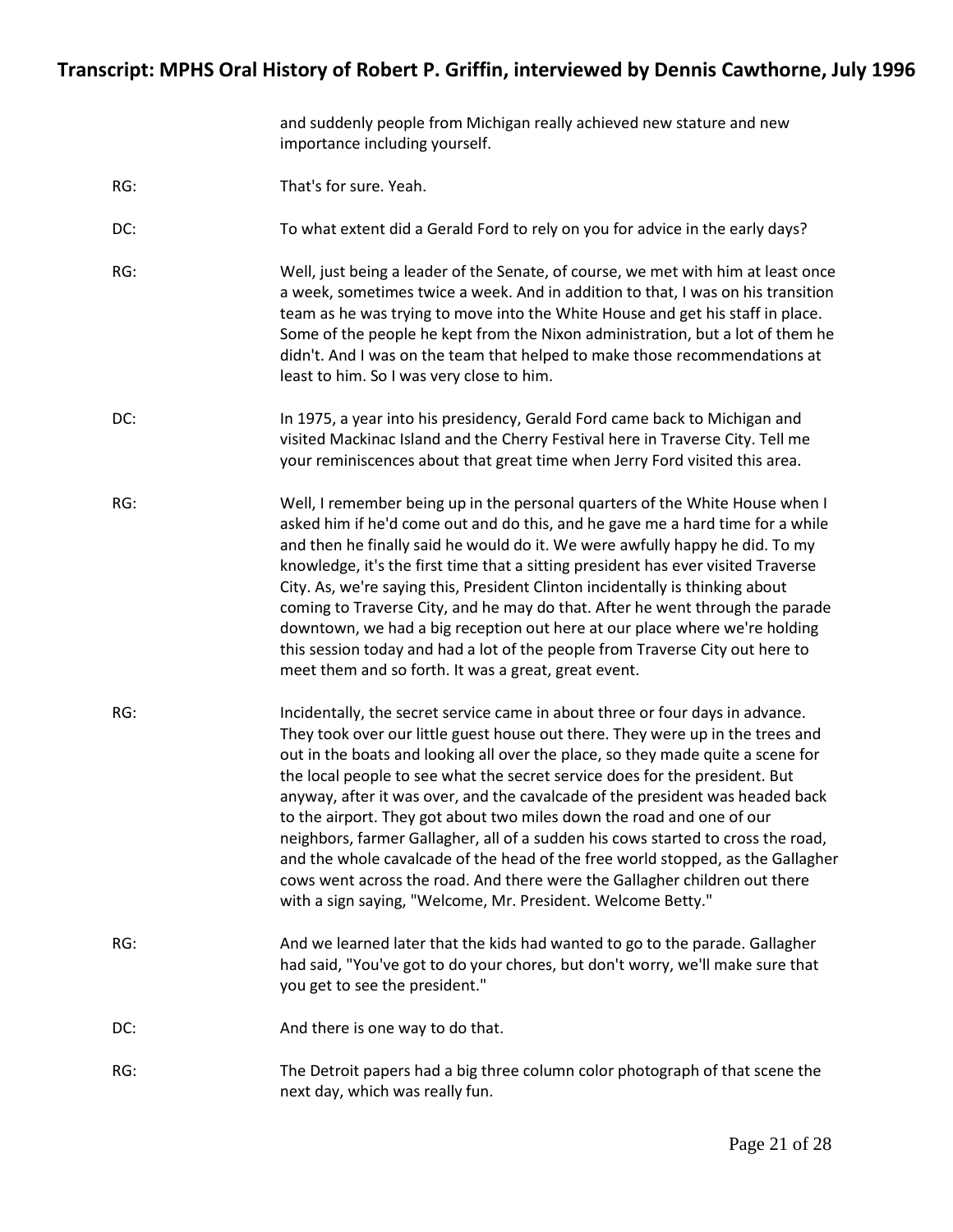| DC: | A great story. A great story. Then in 1976, of course, President Ford had to seek<br>the nomination for a new term and although a lot of people have kind of<br>forgotten this, he was hotly contested in that by Governor Ronald Reagan. And<br>you played a major role in that Reagan-Ford 1976 battle.                                                                                                                                                                                                                                                                                                                                                                                                                                                                                                                                                                                                                         |
|-----|-----------------------------------------------------------------------------------------------------------------------------------------------------------------------------------------------------------------------------------------------------------------------------------------------------------------------------------------------------------------------------------------------------------------------------------------------------------------------------------------------------------------------------------------------------------------------------------------------------------------------------------------------------------------------------------------------------------------------------------------------------------------------------------------------------------------------------------------------------------------------------------------------------------------------------------|
| RG: | Well, a few people may still remember seeing me on their television screens<br>with my cap and waving signs and so forth. I was the floor manager for the Ford<br>campaign at that convention. And I remember sitting in the  The Michigan<br>delegation wasn't close to the podium and I had to be near the podium because<br>of my responsibilities. So they put me in the Kansas delegation. I was in the<br>front row of the Kansas delegation. And so I was seeing a lot of Bob Dole<br>incidentally all the time. And we had a dickens of a time. I studied very hard the<br>Eisenhower-Taft Republican Convention and realized of course that there could<br>be a test vote on something or other. And we had to be prepared for any<br>particular vote that might come along. And sure enough, the Reagan people did<br>come up with a gimmick and Reagan announced that he would name Schweiker<br>to be vice president. |
| DC: | Senator Richard Schweiker of Pennsylvania?                                                                                                                                                                                                                                                                                                                                                                                                                                                                                                                                                                                                                                                                                                                                                                                                                                                                                        |
| RG: | Right. And challenged Ford to announce his choice in advance. Well, Ford's<br>strength was so diluted and divided and having candidates for vice president in<br>various states. We didn't want to do that. So we had to take that resolution<br>head on and try to defeat it. And we barely did. And when that vote was over,<br>we knew that Ford would get the nomination, and he did. Unfortunately, the<br>Ford and the Reagan people didn't really get together strongly after that<br>convention.                                                                                                                                                                                                                                                                                                                                                                                                                          |
| DC: | There was some doubt in the fact that Ronald Reagan will join him on the<br>podium.                                                                                                                                                                                                                                                                                                                                                                                                                                                                                                                                                                                                                                                                                                                                                                                                                                               |
| RG: | Whether Reagan would even to the podium. But finally he did.                                                                                                                                                                                                                                                                                                                                                                                                                                                                                                                                                                                                                                                                                                                                                                                                                                                                      |
| DC: | And the nomination was won by less than 100 votes, I believe.                                                                                                                                                                                                                                                                                                                                                                                                                                                                                                                                                                                                                                                                                                                                                                                                                                                                     |
| RG: | That's right.                                                                                                                                                                                                                                                                                                                                                                                                                                                                                                                                                                                                                                                                                                                                                                                                                                                                                                                     |
| DC: | Now there is a story also as to Ford's process of selecting a vice presidential<br>candidate.                                                                                                                                                                                                                                                                                                                                                                                                                                                                                                                                                                                                                                                                                                                                                                                                                                     |
| RG: | I was in a group, I think of about 12 who met with Jerry after that, after the<br>convention was over. And he had to announce the next day, of course, and he<br>hadn't made up his mind, which wasn't unusual under those circumstances. I<br>strongly recommended as my first choice Anne Armstrong, because I thought<br>that a Ford was so far behind that he really had to do something dramatic to<br>shake up the numbers. And there was support for Anne but some of the<br>pollsters had numbers showing that a woman at that stage would not do well                                                                                                                                                                                                                                                                                                                                                                    |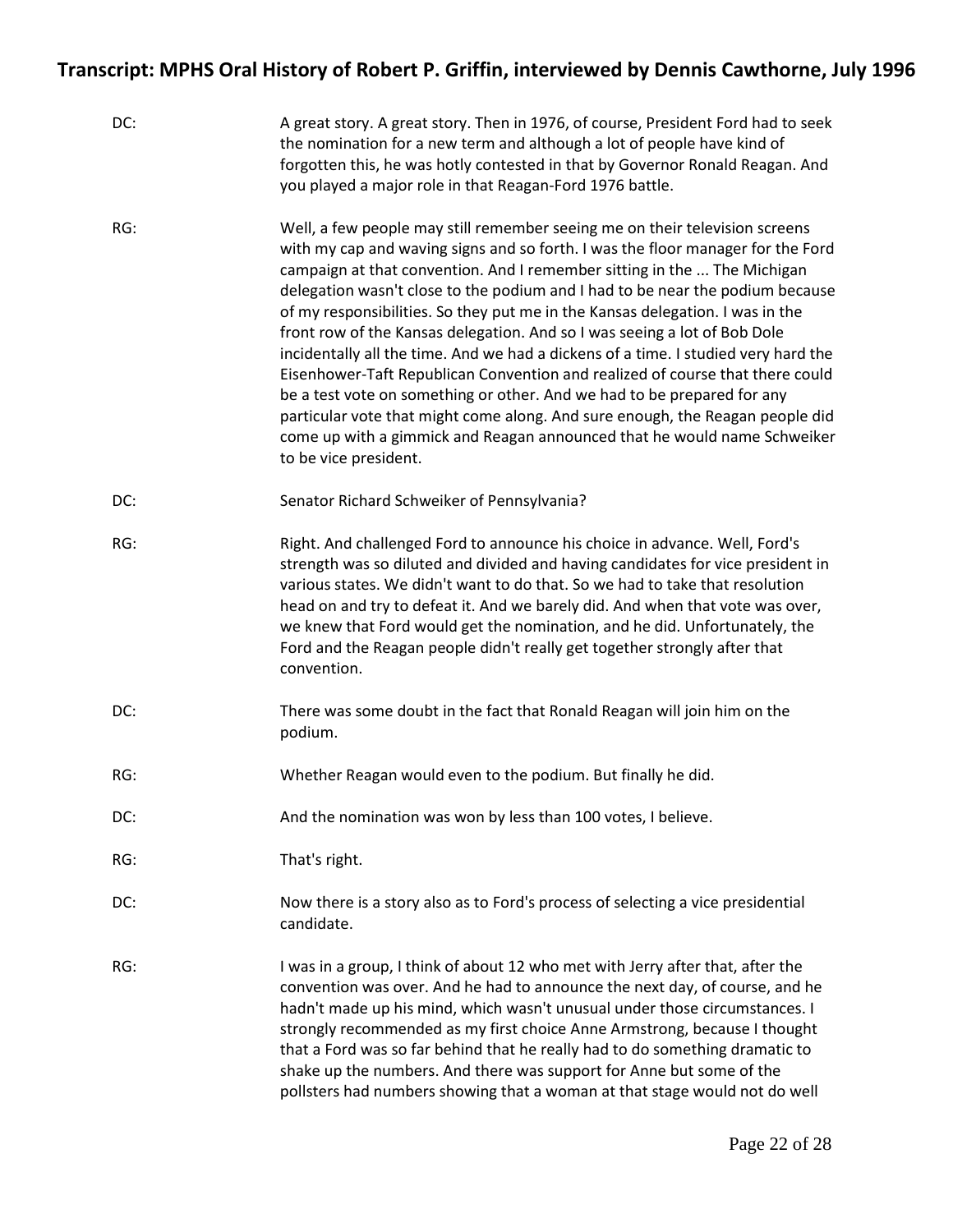|     | and would really be a drag on the ticket and so on. Our meeting ended up with<br>three recommendations: Anne Armstrong, Howard Baker and Bob Dole. It was<br>really left to Jerry Ford. He didn't want us to vote on it, but he ended up making<br>that decision himself and selected Bob Dole.                                                                                                                                                                                                                     |
|-----|---------------------------------------------------------------------------------------------------------------------------------------------------------------------------------------------------------------------------------------------------------------------------------------------------------------------------------------------------------------------------------------------------------------------------------------------------------------------------------------------------------------------|
| DC: | If Ronald Reagan hadn't entered the primaries against President Ford, do you<br>think the outcome would've been different in November of 1976?                                                                                                                                                                                                                                                                                                                                                                      |
| RG: | It's hard to say. I think it would have been better. It ended up that Ford just<br>barely lost.                                                                                                                                                                                                                                                                                                                                                                                                                     |
| DC: | Yes.                                                                                                                                                                                                                                                                                                                                                                                                                                                                                                                |
| RG: | At the time we're taping this, Dole is way behind Clinton, but not as far behind<br>as Ford was behind Carter at a comparable period. And that closed up very<br>quickly and lots of people say that if the campaign had lasted another week,<br>Ford would have won.                                                                                                                                                                                                                                               |
| DC: | Looking back at the presidency, what kind of president was Jerry Ford?                                                                                                                                                                                                                                                                                                                                                                                                                                              |
| RG: | Well, I think he was an ideal president for the time, under the circumstances<br>that we had. Somebody that people liked and trusted. There was a lot of<br>cynicism about government at that time. The Watergate was a very traumatic<br>experience for the country and one that we still haven't recovered from. We're<br>still recovering from it. And I think in so many respects, Jerry Ford was just the<br>ideal president.                                                                                  |
| DC: | You perhaps came fairly close to being appointed to the US Supreme Court<br>twice in a sense, once while Jerry Ford was president, and once afterward had<br>he been elected president. Would you care to comment on that?                                                                                                                                                                                                                                                                                          |
| RG: | Well, of course there was the vacancy that developed when Douglas resigned<br>and the question was who should Jerry Ford appoint with the election coming<br>up? And what goes around comes around, I told Jerry Ford I didn't think it was<br>time to appoint a crony.                                                                                                                                                                                                                                             |
| DC: | Hearkening back to the good old days of Abe Fortas.                                                                                                                                                                                                                                                                                                                                                                                                                                                                 |
| RG: | That's right. That it was bound to be controversial even though I had lots of<br>friends in the Senate. Just the fact that he would appoint somebody as close to<br>him as I was, would be seized upon I'm sure, and made controversial. He leaned<br>very heavily on the Attorney General Lovey who made a recommendation and<br>came up with Paul Stephens. At that time he was a very noncontroversial<br>appointee who went through and may not have helped Jerry Ford in his<br>campaign, but didn't hurt him. |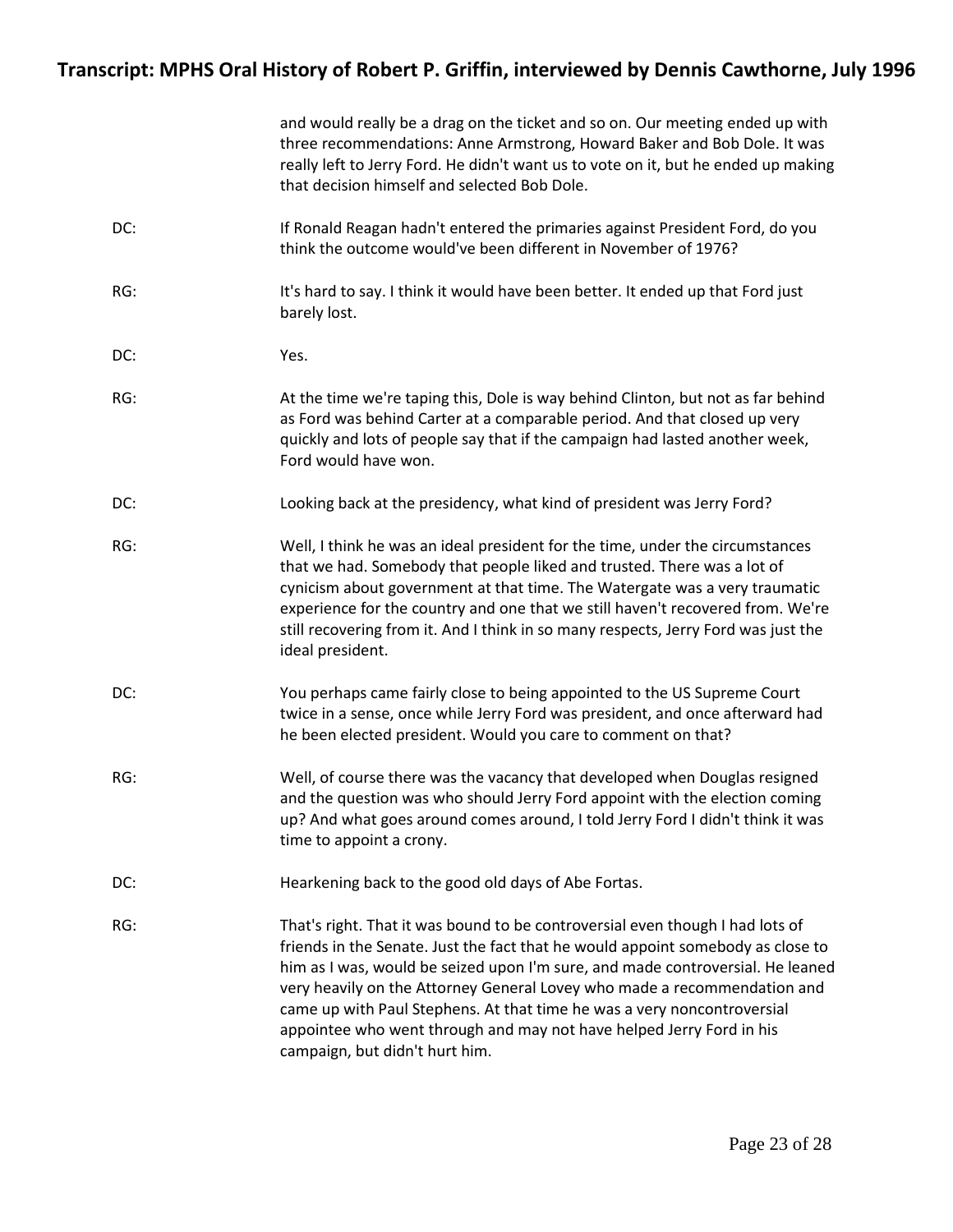| DC: | A lot of people have said that had Gerald Ford been reelected or elected in<br>1976, that you would have in fact been appointed to the next Supreme Court<br>vacancy. Do you believe that probably was the case?                                                                                                                                                                                                                                                                                                                                                                                                                                                                                                                                           |
|-----|------------------------------------------------------------------------------------------------------------------------------------------------------------------------------------------------------------------------------------------------------------------------------------------------------------------------------------------------------------------------------------------------------------------------------------------------------------------------------------------------------------------------------------------------------------------------------------------------------------------------------------------------------------------------------------------------------------------------------------------------------------|
| RG: | Well, it's pure speculation obviously.                                                                                                                                                                                                                                                                                                                                                                                                                                                                                                                                                                                                                                                                                                                     |
| DC: | But if you were to speculate, you'd speculate yes.                                                                                                                                                                                                                                                                                                                                                                                                                                                                                                                                                                                                                                                                                                         |
| RG: | I think that the loss by Jerry Ford affected me in a variety of ways. The other<br>way, which you're probably going to ask about too, is the leadership of the<br>Senate. I think the fact that Jerry Ford lost, made a difference in terms of my<br>standing and stature or whatever you want to call it in the Senate at that time.<br>Not much, but just a little.                                                                                                                                                                                                                                                                                                                                                                                      |
| DC: | And that's all it took. Because you had defeated Howard Baker before by two<br>votes, and this time-                                                                                                                                                                                                                                                                                                                                                                                                                                                                                                                                                                                                                                                       |
| RG: | And this time I lost by one vote.                                                                                                                                                                                                                                                                                                                                                                                                                                                                                                                                                                                                                                                                                                                          |
| DC: | By one vote for the leader's position.                                                                                                                                                                                                                                                                                                                                                                                                                                                                                                                                                                                                                                                                                                                     |
| RG: | Right.                                                                                                                                                                                                                                                                                                                                                                                                                                                                                                                                                                                                                                                                                                                                                     |
| DC: | You decided then sometime after that, that you would not seek re-election to a<br>third full term in the Senate even though you were still really quite young, 54,<br>55. Why did you decide to get out of the Senate?                                                                                                                                                                                                                                                                                                                                                                                                                                                                                                                                     |
| RG: | We get back to this thing of term limits, doesn't it? Not necessarily imposed<br>term limits but the natural rhythm of things. And after 12 years in the Senate,<br>and having lost the Senate leadership battle, I started to talk to myself about do<br>I want to spend the rest of my life in the Senate? One of the problems that,<br>especially as senator from a state like Michigan, which is closely divided<br>politically, is the terrible burden of raising the large amounts of funds that you<br>have to raise to run. And running back and forth all the time trying to keep 9<br>million people, more than that satisfied so that you've spoken to their group<br>enough. There's no question that there's a burnout that finally develops. |
| RG: | And I guess I must say that I was burned out and I came to the conclusion that<br>I'd like to spend more time with my family. There might be other things that I<br>would like to do besides serving in the Senate, which I enjoyed. And there came<br>a point where I made the decision not to run. And I announced it. I guess one of<br>the big mistakes I made later on was to change my mind and to try to run<br>anyway.                                                                                                                                                                                                                                                                                                                             |
| DC: | Why did you change your mind?                                                                                                                                                                                                                                                                                                                                                                                                                                                                                                                                                                                                                                                                                                                              |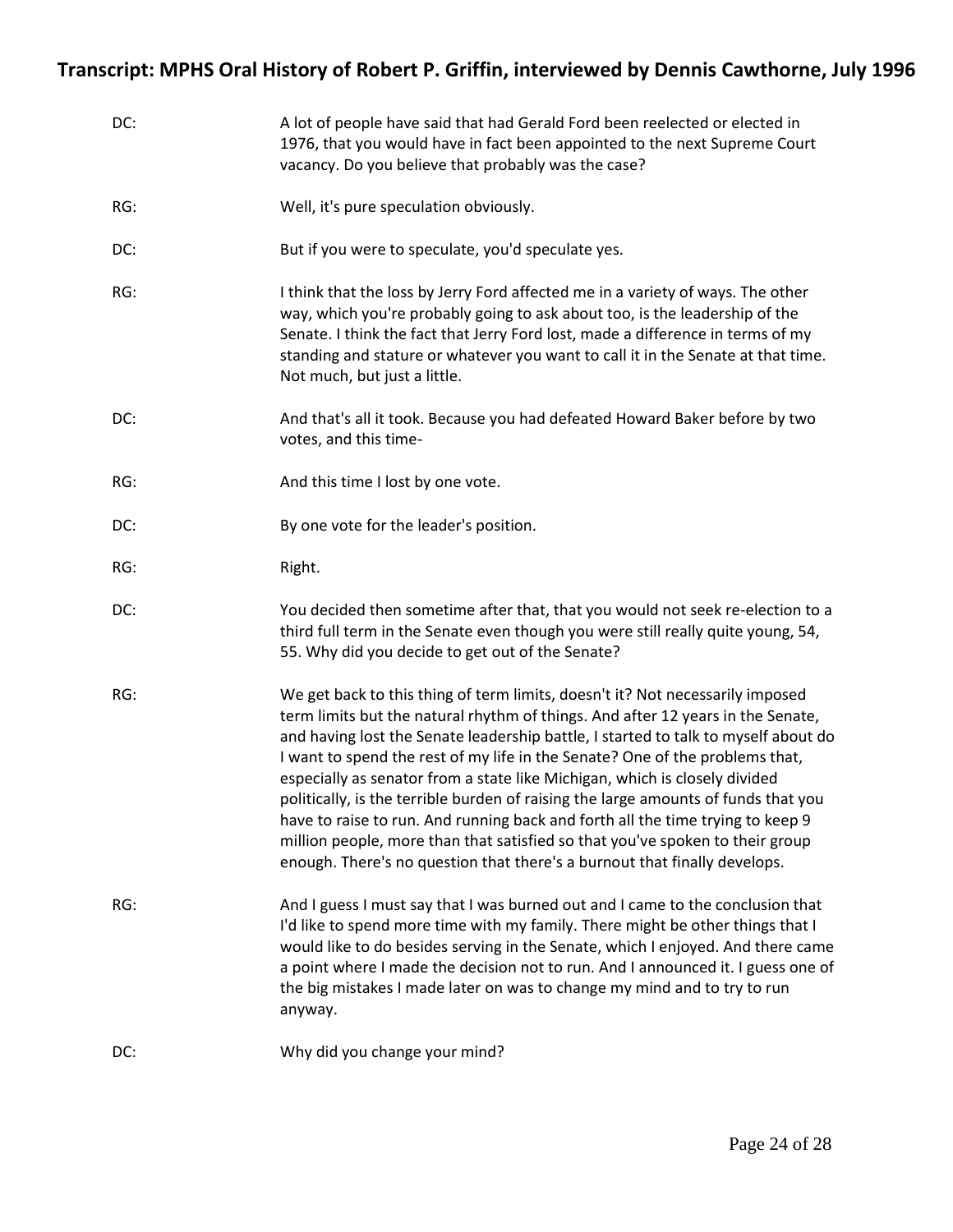| RG: | Well, certainly a part of it was that I had people from the Republican party who<br>thought that it would be much better for the ticket if I were running and would I<br>run again. But I also had time. After time, you get over the problems that you<br>had of burnout and so forth, and you start to look at things from a longer<br>perspective. And I guess I really did finally come to the conclusion that I had<br>made a mistake and that I should have run. But it was a mistake to change my<br>mind because it was too late then.                                                                                                                                                                                                                                                                              |
|-----|-----------------------------------------------------------------------------------------------------------------------------------------------------------------------------------------------------------------------------------------------------------------------------------------------------------------------------------------------------------------------------------------------------------------------------------------------------------------------------------------------------------------------------------------------------------------------------------------------------------------------------------------------------------------------------------------------------------------------------------------------------------------------------------------------------------------------------|
| DC: | Right.                                                                                                                                                                                                                                                                                                                                                                                                                                                                                                                                                                                                                                                                                                                                                                                                                      |
| RG: | And the media wouldn't accept that.                                                                                                                                                                                                                                                                                                                                                                                                                                                                                                                                                                                                                                                                                                                                                                                         |
| DC: | Right. Yes. In fact, you got back into the race when? Was it April, somewhere in<br>there?                                                                                                                                                                                                                                                                                                                                                                                                                                                                                                                                                                                                                                                                                                                                  |
| RG: | It was pretty late and a lot of money to raise.                                                                                                                                                                                                                                                                                                                                                                                                                                                                                                                                                                                                                                                                                                                                                                             |
| DC: | Right.                                                                                                                                                                                                                                                                                                                                                                                                                                                                                                                                                                                                                                                                                                                                                                                                                      |
| RG: | And so it didn't work.                                                                                                                                                                                                                                                                                                                                                                                                                                                                                                                                                                                                                                                                                                                                                                                                      |
| DC: | Right. Do you think, and of course I know this is idle speculation, but do you<br>think had you gotten in the race in the first place and stayed there, that it would<br>have made an appreciable difference in the outcome that fall?                                                                                                                                                                                                                                                                                                                                                                                                                                                                                                                                                                                      |
| RG: | Well, I like to think so. I'd like to think that if I started early and organize a good<br>campaign that I could have won again. Yes, I think so.                                                                                                                                                                                                                                                                                                                                                                                                                                                                                                                                                                                                                                                                           |
| DC: | At the end of 1978 you left the Senate, but the call of politics came back again in<br>1982 and you ran for the State Supreme Court. Who encouraged you to make<br>that run?                                                                                                                                                                                                                                                                                                                                                                                                                                                                                                                                                                                                                                                |
| RG: | There's a guy named Spencer Abraham I think, was party chairman and they<br>But I always have had obviously interest in the judiciary, and as a lawyer the<br>pinnacle of success in the profession is to be on the court. So I was always<br>interested. I was doing well in the law business, but somehow or other I yearned<br>for getting back into public service. I always enjoyed public service. I like to do<br>what you think is right rather than being the hired gun for one side or the other.<br>So I was talked into it and I was glad to do it. As it turned out, I ended up having<br>to run against Patty Boyle. At first when I got into the race, it didn't look as<br>though that would be the case. But for some reasons that are rather<br>complicated, it ended up that I had to run against Patty. |
| RG: | She, with Soapy Williams' strong support, put on a terrific campaign and she<br>won. And as I look back on it now I'm kind of glad she wants. She's a real good<br>justice of the Supreme Court.                                                                                                                                                                                                                                                                                                                                                                                                                                                                                                                                                                                                                            |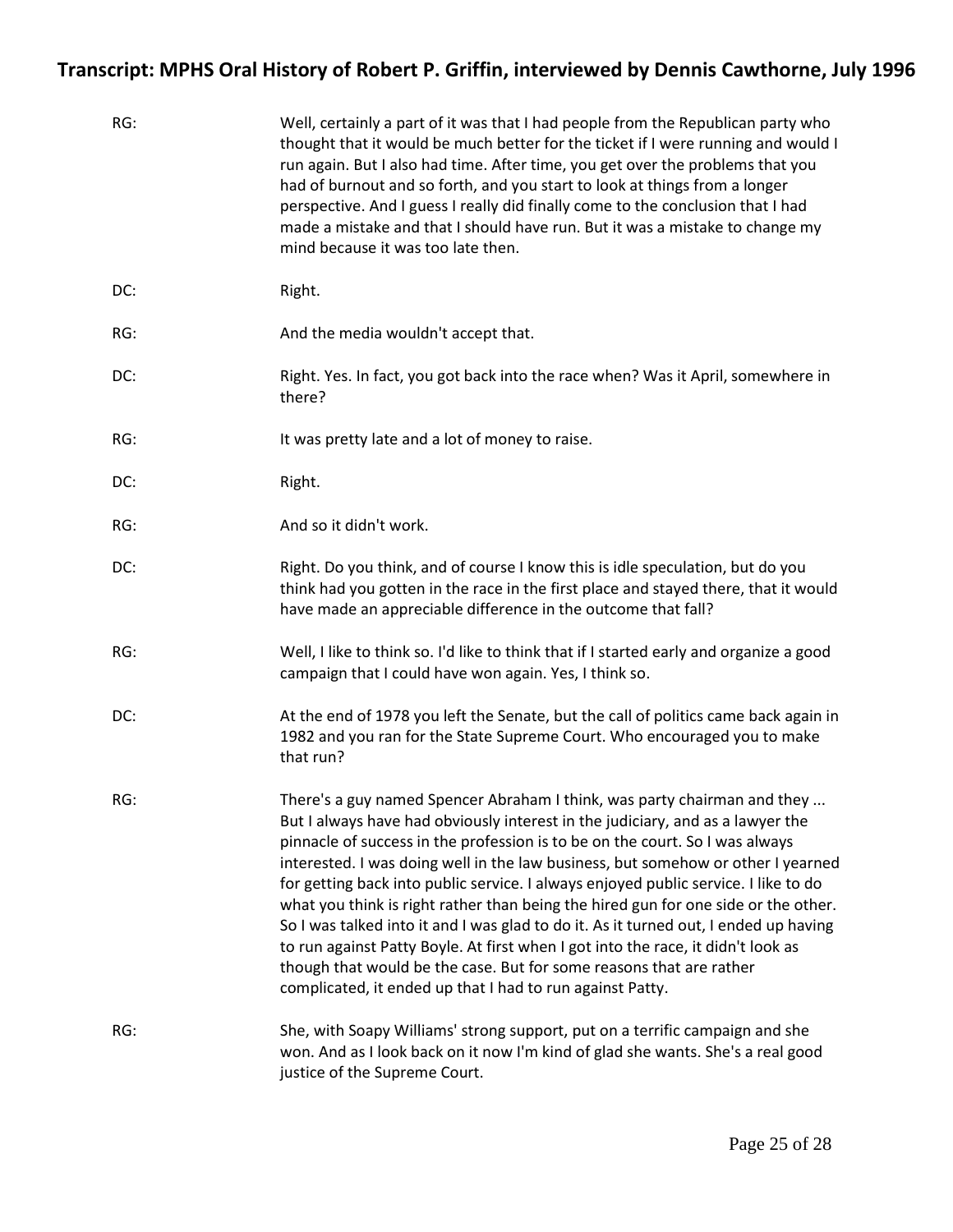| DC: | But two years later you again were nominated and you were victorious.                                                                                                                                                                                                                                                                                                                                                                                                                                                                                                                                                                                                                                                                             |
|-----|---------------------------------------------------------------------------------------------------------------------------------------------------------------------------------------------------------------------------------------------------------------------------------------------------------------------------------------------------------------------------------------------------------------------------------------------------------------------------------------------------------------------------------------------------------------------------------------------------------------------------------------------------------------------------------------------------------------------------------------------------|
| RG: | And Dennis Archer and I were running along with about 18 others. There was a<br>strange situation here because anybody could get on the ballot by going down<br>to the secretary with one petition or something like that, and they were 22<br>candidates. And Dennis and I came out the top two, I got on the Supreme Court<br>and served for like eight years. A lot of people ask me, "Well, which do you like<br>better?" And I like them both. They're entirely different, the service, but the<br>Supreme Court is a very challenging and I think satisfying way to go. I wrote 120<br>some odd opinions and dissents for the court, worked very, very hard, I don't<br>think I've ever worked any harder than I did for the Supreme Court. |
| RG: | People don't realize the extent of the responsibility and the weight of the power<br>that the Supreme Court has. A lot of people don't, even some lawyers. The<br>Record Eagle editorialized before the last election that the eight most powerful<br>people in the state of Michigan are the governor and the seven Supreme Court<br>justices. And I think that's true, and yet people read their papers and they can't<br>figure out who to vote for, which is really too bad.                                                                                                                                                                                                                                                                  |
| RG: | I want to make one more pitch about the supreme court and election of the<br>Supreme Court. I think one of the worst things that we have now is that it's bad<br>enough when congressmen take PAC money, which is special interest money.<br>But at least congressmen are supposed to know in advance what they're going<br>to do. It's not surprising that the groups that support their position would help<br>to finance them, but a supreme court justice isn't supposed to say in advance<br>how he's going to vote. And it seems to me that special interest PAC money has<br>no place in the Supreme Court races, and I've been preaching that for a long<br>time and I hope something will be done about that.                            |
| DC: | You also had the distinction of being the only Michigan person In the 20th<br>century to be both a United States senator and a state Supreme Court justice.<br>And I think that with the possible exception of senator Vandenberg, and it<br>depends a little bit on how you view his position in the Senate, you are the only<br>Michigan member of the Senate to have a leadership position perhaps in the<br>history of the Senate.                                                                                                                                                                                                                                                                                                            |
| RG: | Well, as far as anybody has been able to come up with in terms of research, it<br>does appear to be that way, yes.                                                                                                                                                                                                                                                                                                                                                                                                                                                                                                                                                                                                                                |
| DC: | That's a marvelous, marvelous legacy and a marvelous record. Looking back now<br>that you have retired from the state supreme court, not having run again in<br>1994-                                                                                                                                                                                                                                                                                                                                                                                                                                                                                                                                                                             |
| RG: | You know why? Because there's a state constitutional provision. It says after<br>you're 70, I know I don't look like I'm 70, that you can't run for judicial office.<br>And that's the reason Soapy went off the court and ironically I took his place on<br>the court. But I think one of the great things that I want to acknowledge publicly                                                                                                                                                                                                                                                                                                                                                                                                   |